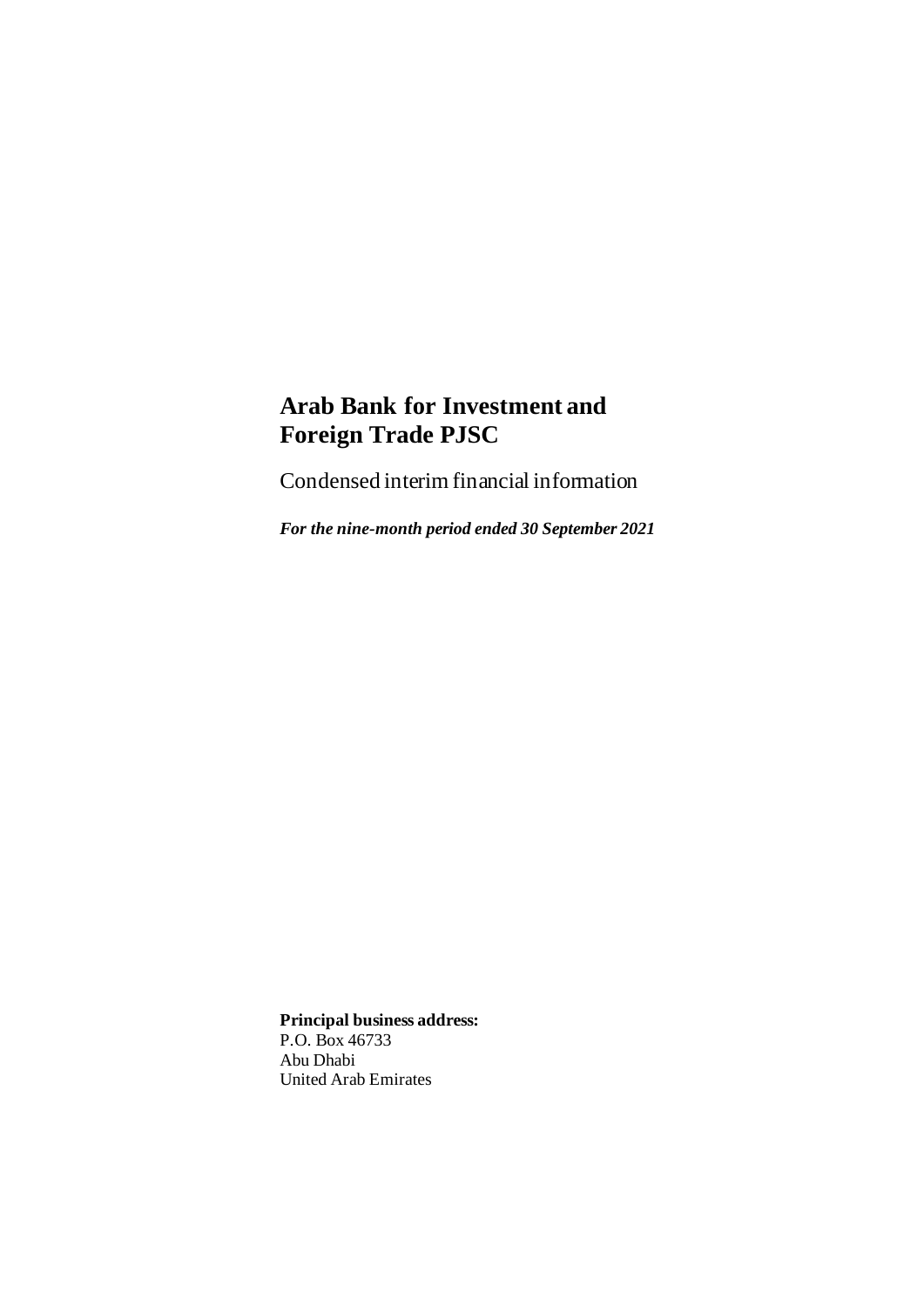Review report and condensed interim financial information *For the nine-month period ended 30 September 2021*

| <b>Contents</b>                                             | Pages  |
|-------------------------------------------------------------|--------|
| Report on review of condensed interim financial information |        |
| Condensed interim statement of financial position           | 2      |
| Condensed interim statement of comprehensive income         | 3      |
| Condensed interim statement of changes in equity            | 4      |
| Condensed interim statement of cash flows                   | 5      |
| Notes to the condensed interim financial information        | 6 - 29 |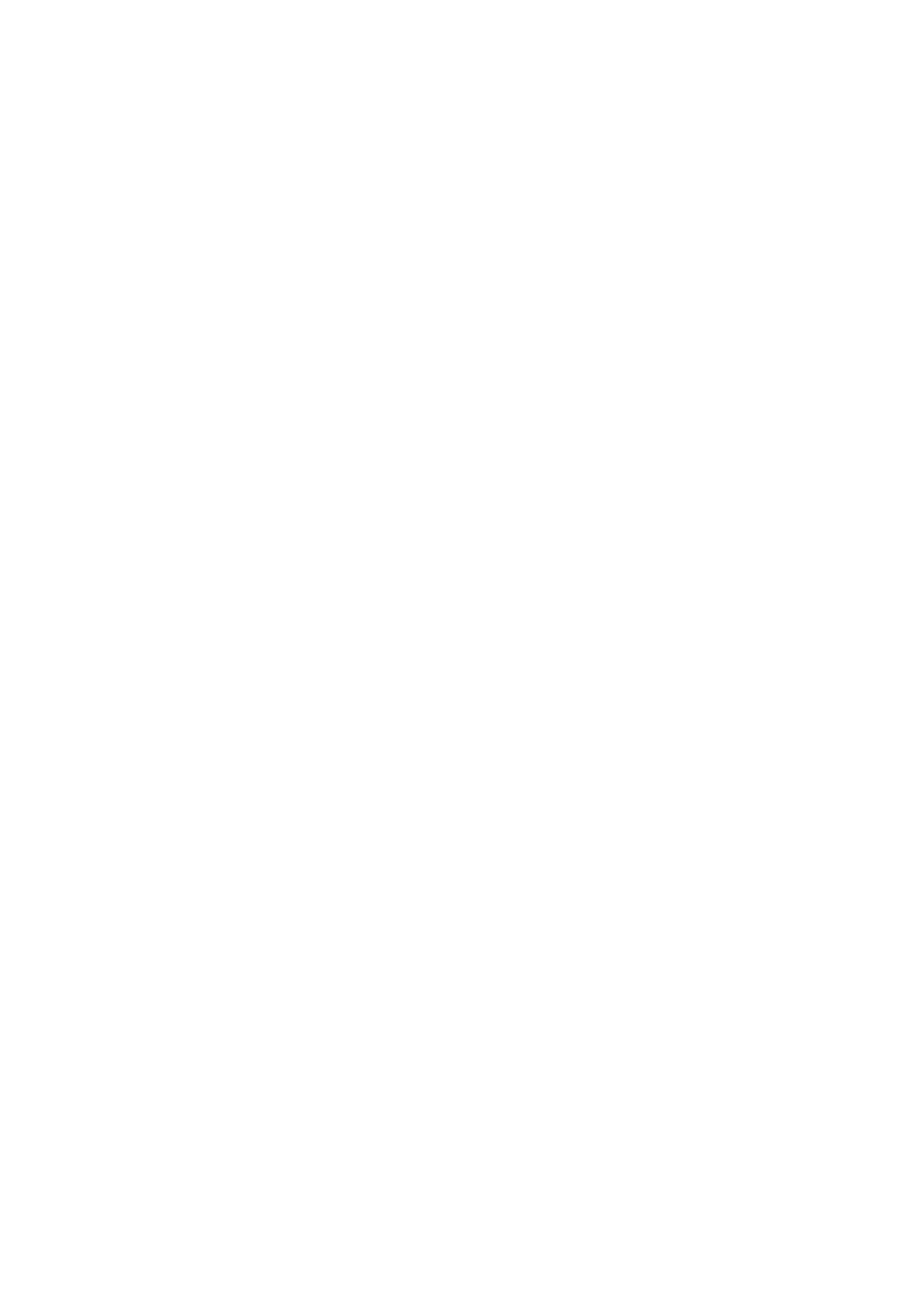### Condensed Interim Statement of Comprehensive Income

*For the nine -month period ended 30 September 2021 (Unaudited)*

|                                                                                                                                                                               |             | For the nine-month ended<br>30 September |                 | For the three-month ended<br>30 September |                 |
|-------------------------------------------------------------------------------------------------------------------------------------------------------------------------------|-------------|------------------------------------------|-----------------|-------------------------------------------|-----------------|
|                                                                                                                                                                               | <b>Note</b> | 2021<br><b>AED'000</b>                   | 2020<br>AED'000 | 2021<br><b>AED'000</b>                    | 2020<br>AED'000 |
| Interest income                                                                                                                                                               | 18          | 465,439                                  | 632,587         | 133,177                                   | 199,396         |
| Interest expense                                                                                                                                                              | 19          | (90, 257)                                | (183, 102)      | (29, 574)                                 | (50,089)        |
| Net interest income                                                                                                                                                           |             | 375,182                                  | 449,485         | 103,603                                   | 149,307         |
| Income from Islamic financing contracts                                                                                                                                       | 20          | 72,065                                   | 80,131          | 24,035                                    | 26,197          |
| Depositors' share of profits                                                                                                                                                  | 21          | (14,710)                                 | (28, 527)       | (4,708)                                   | (7,662)         |
| Net income from Islamic financing                                                                                                                                             |             | 57,355                                   | 51,604          | 19,327                                    | 18,535          |
| Fee and commission income                                                                                                                                                     | 22          | 90,955                                   | 84,273          | 35,911                                    | 26,615          |
| Fee and commission expense                                                                                                                                                    | 22          | (7, 582)                                 | (5,608)         | (3,020)                                   | (1,716)         |
| Net fee and commission income                                                                                                                                                 |             | 83,373                                   | 78,665          | 32,891                                    | 24,899          |
| Dividend income                                                                                                                                                               |             | 4,777                                    | 6,047           |                                           |                 |
| Net investment income                                                                                                                                                         |             | 2,357                                    | 569             | 1,710                                     | 175             |
| Net foreign exchange gain                                                                                                                                                     |             | 14,759                                   | 18,853          | 9,509                                     | 5,494           |
| Other operating income                                                                                                                                                        | 23          | 20,406                                   | 13,424          | 2,565                                     | 3,550           |
| <b>Operating income</b>                                                                                                                                                       |             | 558,209                                  | 618,647         | 169,605                                   | 201,960         |
| General, administrative and other operating                                                                                                                                   |             |                                          |                 |                                           |                 |
| expenses                                                                                                                                                                      | 24          | (188, 625)                               | (201, 815)      | (61, 531)                                 | (67, 284)       |
| Net profit before net impairment charge                                                                                                                                       |             | 369,584                                  | 416,832         | 108,074                                   | 134,676         |
| Net impairment charge on financial assets                                                                                                                                     | 25          | (279, 290)                               | (249, 487)      | (137,980)                                 | (89, 851)       |
| Change in fair value of investment at FVTPL                                                                                                                                   |             | 6,556                                    | (5,000)         | 6,556                                     |                 |
| Net impairment charge on property acquired in<br>settlement of debt                                                                                                           |             |                                          |                 |                                           |                 |
|                                                                                                                                                                               |             |                                          | (2,100)         |                                           |                 |
| Net profit / (loss) for the period                                                                                                                                            |             | 96,850                                   | 160,245         | (23,350)                                  | 44,825          |
| Other comprehensive income / (loss)<br>Items that will not be reclassified<br>subsequently to profit or loss<br>Change in fair value of equity investments at<br><b>FVOCI</b> |             | 22,761                                   | (23,077)        | 7,042                                     | 7,043           |
| Items that may be reclassified<br>subsequently to profit or loss<br>Change in fair value of debt investments at                                                               |             |                                          |                 |                                           |                 |
| <b>FVOCI</b>                                                                                                                                                                  |             | (21, 678)                                | 20,347          | (18, 975)                                 | 35,384          |
| Other comprehensive income / (loss) for the<br>period                                                                                                                         |             | 1,083                                    | (2,730)         | (11, 933)                                 | 42,427          |
| Total comprehensive income for the period<br>attributable to shareholders                                                                                                     |             | 97,933                                   | 157,515         | (35, 283)                                 | 87,252          |
| Basic and diluted earnings per share (AED)                                                                                                                                    | 28          | 1.29                                     | 2.14            | (0.31)                                    | 0.60            |
|                                                                                                                                                                               |             |                                          |                 |                                           |                 |

The notes on pages 6 to 29 are an integral part of the condensed interim financial information.

The independent auditor's report on review of the condensed interim financial information is set out on page 1.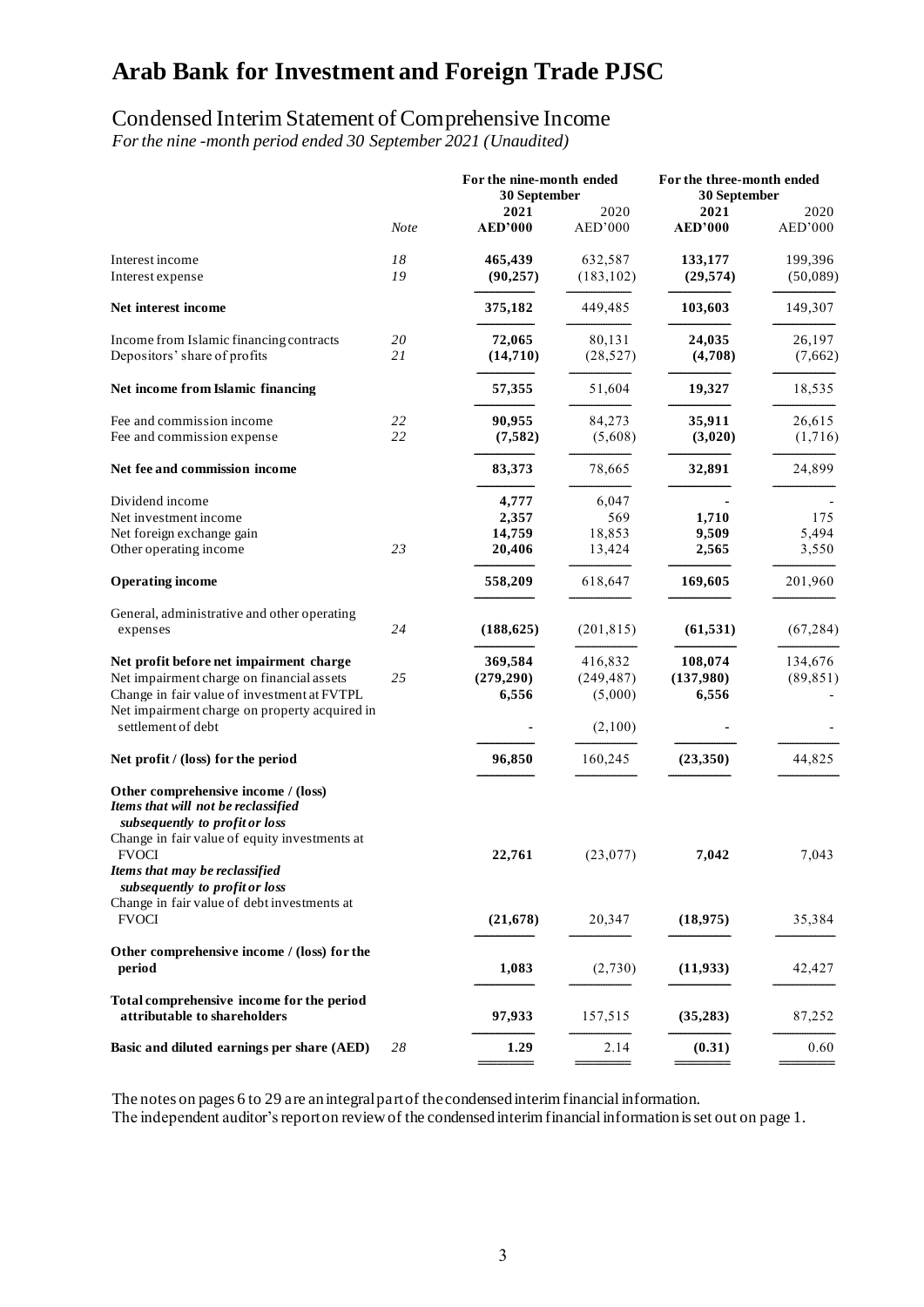### Condensed Interim Statement of Changes in Equity

*For the nine -month period ended 30 September 2021 (Unaudited)*

|                                                                  | <b>Share</b><br>capital<br><b>AED'000</b> | <b>Statutory</b><br>reserve<br><b>AED'000</b> | <b>Special</b><br>reserve<br><b>AED'000</b> | General<br>reserve<br><b>AED'000</b> | <b>Revaluation</b><br>reserve<br><b>AED'000</b> | <b>Fair value</b><br>reserve<br><b>AED'000</b> | <b>Retained</b><br>earnings<br><b>AED'000</b> | <b>Total</b><br>equity<br><b>AED'000</b> |
|------------------------------------------------------------------|-------------------------------------------|-----------------------------------------------|---------------------------------------------|--------------------------------------|-------------------------------------------------|------------------------------------------------|-----------------------------------------------|------------------------------------------|
| Balance at 1 January 2020                                        | 1,500,000                                 | 642,722                                       | 638,132                                     | 380,000                              | 129,542                                         | 55,457                                         | 1,168,876                                     | 4,514,729                                |
| Profit for the period<br>Other comprehensive loss for the period |                                           |                                               |                                             |                                      |                                                 | $\overline{\phantom{a}}$<br>(2,730)            | 160,245                                       | 160,245<br>(2,730)                       |
| <b>Total comprehensive income</b><br>for the period              |                                           |                                               |                                             |                                      |                                                 | (2,730)                                        | 160,245                                       | 157,515                                  |
| Zakat paid                                                       |                                           |                                               |                                             |                                      |                                                 |                                                | (1,871)                                       | (1,871)                                  |
| Balance at 30 September 2020                                     | 1,500,000                                 | 642,722                                       | 638,132                                     | 380,000                              | 129,542                                         | 52,727                                         | 1,327,250                                     | 4,670,373                                |
| Balance at 1 January 2021                                        | 1,500,000                                 | 642,722                                       | 638,132                                     | 380,000                              | 129,613                                         | 98,430                                         | 277,183                                       | 3,666,080                                |
| Profit for the period                                            |                                           |                                               |                                             |                                      |                                                 |                                                | 96,850                                        | 96,850                                   |
| Other comprehensive income for the<br>period                     |                                           |                                               |                                             |                                      |                                                 | 1,083                                          | $-1$                                          | 1,083                                    |
| <b>Total comprehensive income</b><br>for the period              |                                           |                                               |                                             |                                      |                                                 | 1,083                                          | 96,850                                        | 97,933                                   |
| Zakat paid                                                       |                                           |                                               |                                             |                                      |                                                 |                                                | (1,747)                                       | (1,747)                                  |
| <b>Balance at 30 September 2021</b>                              | 1,500,000                                 | 642,722                                       | 638,132                                     | 380,000                              | 129,613                                         | 99,513                                         | 372,286                                       | 3,762,266                                |

The notes on pages 6 to 29 are an integral part of the condensed interim financial information.

The independent auditor's report on review of the condensed interim financial information is set out on page 1.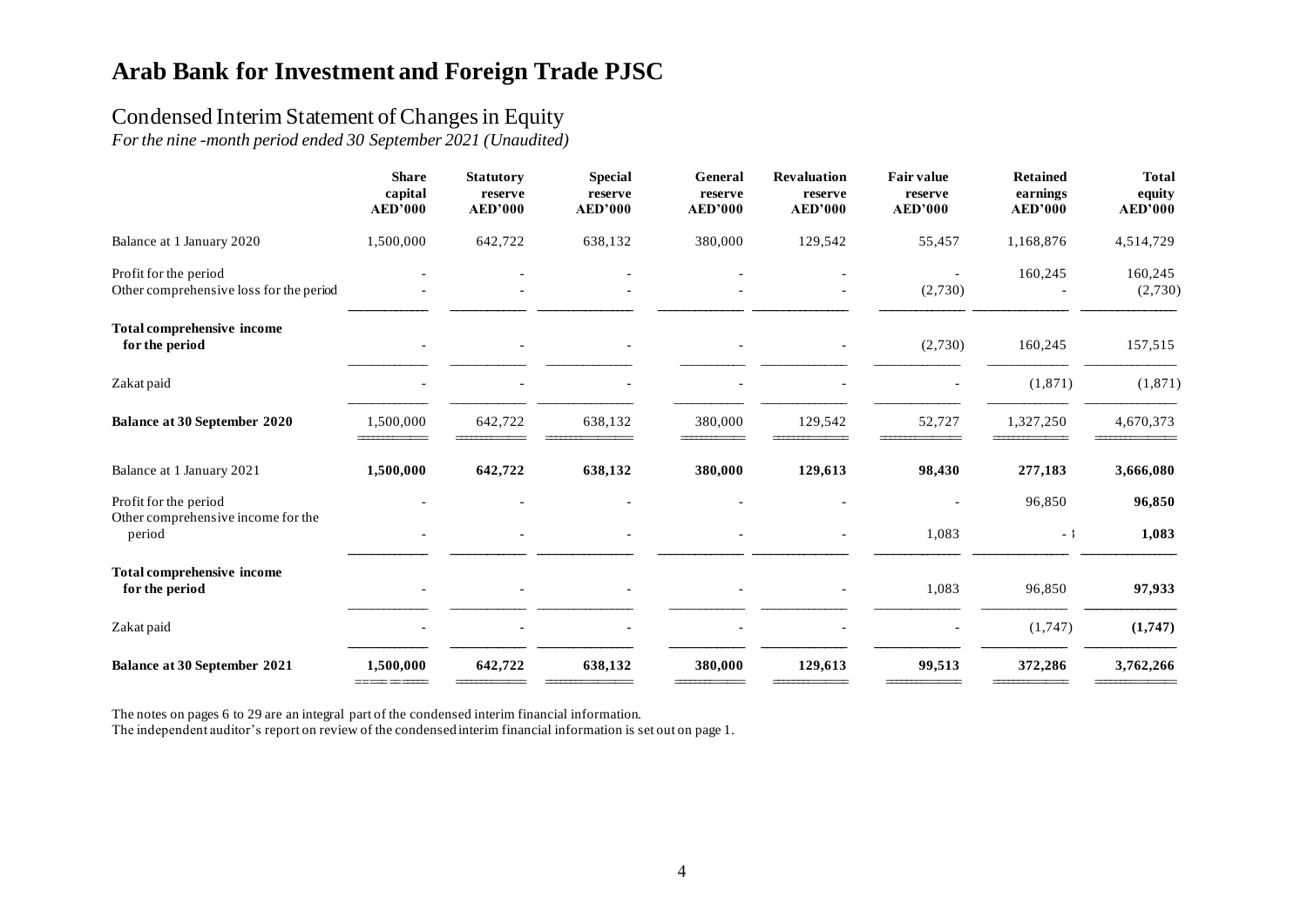### Condensed Interim Statement of Cash Flows

*For the nine -monthperiod ended 30 September 2021 (Unaudited)*

|                                                                            | <b>Note</b> | 2021<br><b>AED'000</b> | 2020<br>AED'000  |
|----------------------------------------------------------------------------|-------------|------------------------|------------------|
| <b>Operating activities</b>                                                |             |                        |                  |
| Profit for the period                                                      |             | 96,850                 | 160,245          |
| Adjustments for:                                                           |             |                        |                  |
| Depreciation                                                               | 24          | 25,195                 | 24,830           |
| Net impairment charge on financial assets                                  | 25          | 279,290                | 249,487          |
| Amortisation of premium on bonds<br>Dividend income                        |             | 10,562                 | 12,890           |
| Change in fair value of investment at FVTPL                                |             | (4,777)<br>(6,556)     | (6,047)<br>5,000 |
| Net impairment charge on property acquired in settlement of debt           |             |                        | 2,100            |
| Operating cash flows before changes in operating assets and                |             |                        |                  |
| liabilities                                                                |             | 400,564                | 448,505          |
| Loans and advances                                                         |             | 270,217                | (1,313,783)      |
| Due from banks                                                             |             | 137,585                | 9,184            |
| <b>Other assets</b>                                                        |             | (259, 359)             | (159, 937)       |
| Customers' deposits                                                        |             | (148, 012)             | (1,083,172)      |
| Due to banks                                                               |             | (1,813,126)            | 912,317          |
| Other liabilities                                                          |             | 294,131                | 35,501           |
| Cash reserve with Central Bank of the UAE                                  |             | 329,017                | 279,869          |
| Net cash used in operating activities                                      |             | (788, 983)             | (871, 516)       |
| <b>Investing activities</b>                                                |             |                        |                  |
| Purchases of property and equipment                                        | 12          | (16, 192)              | (16,632)         |
| Proceeds from sale of assetheld for sale                                   |             |                        | 60,996           |
| Dividend received<br>Proceeds from sale/redemption of investments at FVOCI |             | 4,777<br>275,677       | 6,047<br>139,574 |
| Proceeds from redemption of investments at a mortised cost                 |             | 4,521                  | 4,524            |
| Purchases of investments at FVOCI                                          |             | (263, 264)             | (665, 277)       |
| Purchase of investments at amortised cost                                  |             | (611, 664)             |                  |
|                                                                            |             |                        |                  |
| Net cash used in investing activities                                      |             | (606, 145)             | (470, 768)       |
| Net decrease in cash and cash equivalents                                  |             | (1,395,128)            | (1,342,284)      |
| Cash and cash equivalents at 1 January                                     |             | 3,816,875              | 3,649,264        |
| Cash and cash equivalents at 30 September                                  | 17          | 2,421,747              | 2,306,980        |
|                                                                            |             |                        |                  |

The notes on pages 6 to 29 are an integral part of the condensed interim financial information. The independent auditor's report on review of the condensed interim financial information is set out on page 1.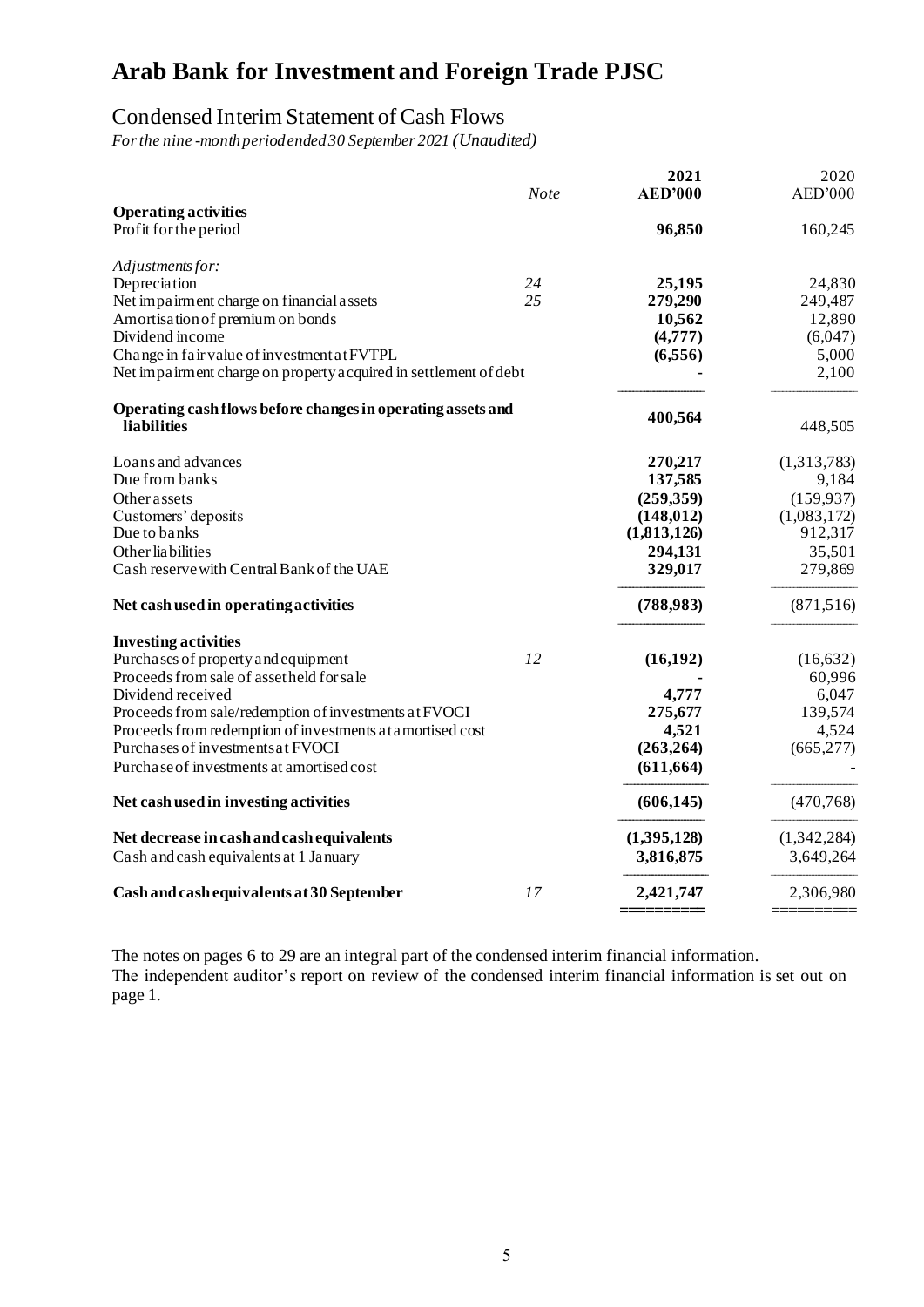Notes to the condensed interim financial information for the nine-month period ended 30 September 2021 (unaudited)

#### **1 Legal status and principal activities**

Arab Bank for Investment and Foreign Trade PJSC (the "Bank") was incorporated in the Emirate of Abu Dhabi by Union Decree No. 50 of 1976 as a Public Joint Stock Company in accordance with Federal Law No. (8) of 1984 (as amended). The address of the Bank's registered office is P.O. Box 46733 Abu Dhabi, United Arab Emirates.

The Bank is engaged in commercial and retail banking activities and carries out its operations solely in the United Arab Emirates through its nine branches (31 December 2020: nine branches).

The Bank's Islamic banking activities are conducted in accordance with Islamic Sharia'a laws issued by the Sharia'a Supervisory Board of the Bank.

The condensed interim financial information of the Bank as at and for the period ended 30 September 2021 and the financial statements for the year ended 31 December 2020 are available upon request from the Bank's registered address at P. O. Box 46733, Abu Dhabi, United Arab Emirates.

#### **2 Summary of significant accounting policies**

#### **2.1 Basis of preparation**

The condensed interim financial information has been prepared on a going concern basis and in accordance with IAS 34 Interim Financial Reporting and the requirements of the applicable laws in the UAE. It does not include all of the information required for full annual financial statements as required under IFRS. These condensed interim financial information should be read in conjunction with the financial statements of the Bank as at and for the year ended 31 December 2020 which were prepared in accordance with International Financial Reporting Standards ("IFRS"), except for the changes in accounting policies mentioned in note 2.2.

UAE Federal Law No 2 of 2015 being the Commercial Companies Law ("UAE Companies Law of 2015") was issued on 1 April 2015 and has come into force on 1 July 2015. The Bank has complied, where applicable, with the UAE Federal Law of No 2 of 2015.

Federal Decree Law No. 26 of 2020 which amends certain provisions of Federal Law No. 2 of 2015 on Commercial Companies was issued on 27 September 2020 and the amendments came into effect on 2 January 2021. The Bank is in the process of reviewing the new provisions and will apply the requirements thereof no later than one year from the date on which the amendments came into effect.

The condensed interim financial information is presented in United Arab Emirates Dirhams ("AED") which is the functional currency of the Bank, rounded to the nearest thousand.

The results for the nine-month period ended 30 September 2021 are not necessarily indicative of the results that may be expected for the financial year ending 31 December 2021.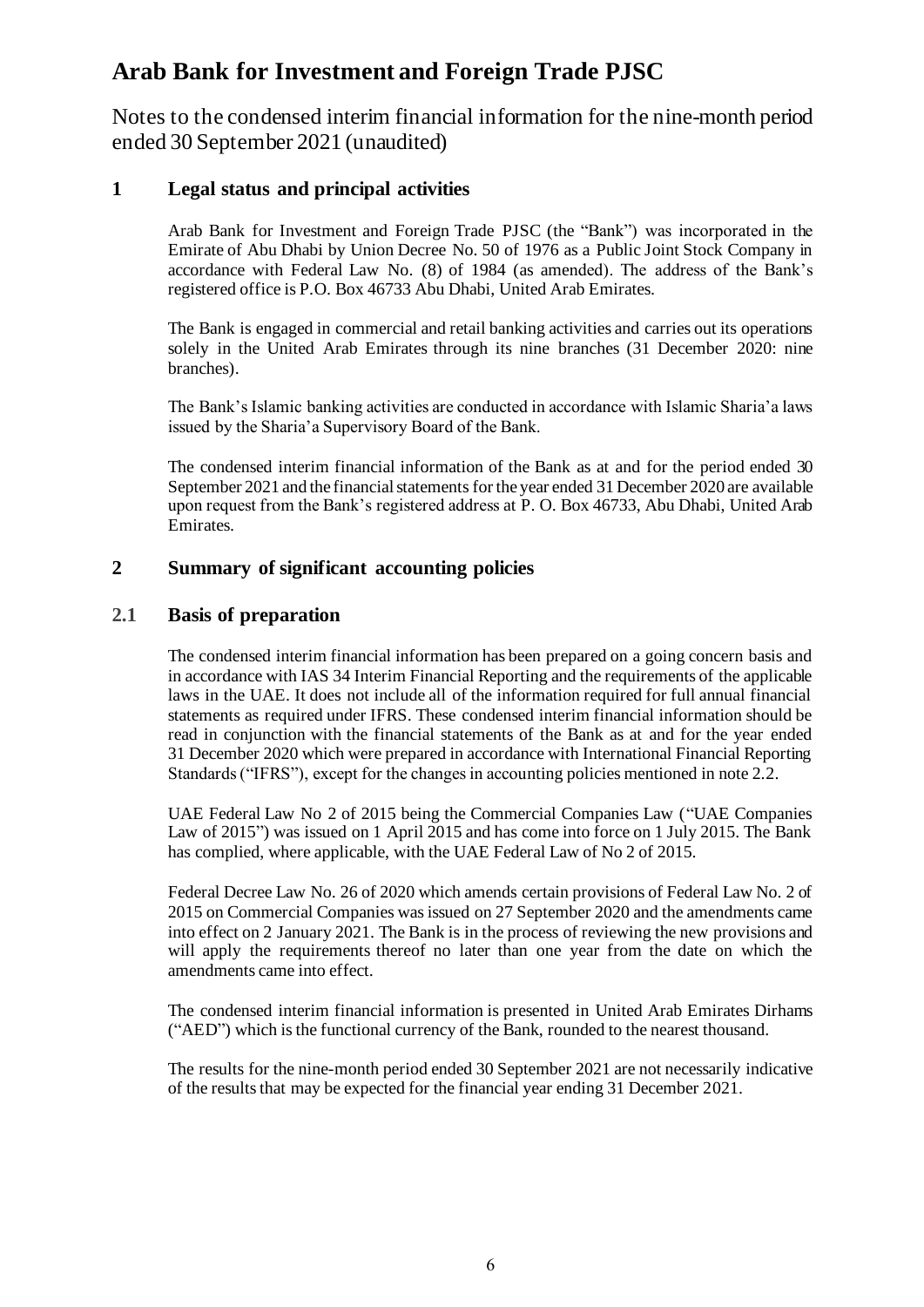Notes to the condensed interim financial information for the nine-month period ended 30 September 2021 (unaudited) (continued)

**2 Summary of significant accounting policies** *(continued)*

#### **2.2 Application of new and revised International Financial Reporting Standards (IFRSs)**

#### **New and revised IFRSs effective for accounting periods beginning on or after 1 January 2021**

In the current period, the Bank has applied the following amendments to IFRSs issued by the International Accounting Standards Board ("IASB") that are mandatorily effective for an accounting period that begins on or after 1 January 2021. The application of these amendments to IFRSs has not had any material impact on the amounts reported for the current and prior periods but may affect the accounting for the Bank's future transactions or arrangements.

- Amendments to IFRS 3 definition of a business
- Amendments to IAS 1 and IAS 8 on the definition of material
- Amendments to IFRS 9, IAS 39 and IFRS 7 Interest rate benchmark reform Phase 1
- Covid-19-related Rent Concessions Amendments to IFRS 16
- Interest Rate Benchmark Reform Phase 2 Amendments to IFRS 9, IAS 39, IFRS 7, IFRS 4 and IFRS 16

Other than the above, there are no other significant IFRSs, amendments or interpretations that were effective for the first time for the financial year beginning on or after 1 January 2021.

#### **Standards and Interpretations in issue but not yet effective**

The Bank has not early adopted new and revised IFRSs that have been issued but are not yet effective.

|                                                                                  | <b>Effective</b> |
|----------------------------------------------------------------------------------|------------------|
|                                                                                  | for annual       |
| New standards and significant amendments to standards applicable to              | periods          |
| the Bank:                                                                        | beginning        |
|                                                                                  | on or after      |
| Amendments to IAS 1, Presentation of financial statements', on                   | 1 January        |
| classification of liabilities :                                                  | 2023             |
| These narrow-scope amendments to IAS 1, 'Presentation of financial               |                  |
| statements', clarify that liabilities are classified as either current or        |                  |
| noncurrent, depending on the rights that exist at the end of the reporting       |                  |
| period. Classification is unaffected by the expectations of the entity or events |                  |

pd. Classification is unaffected by the expectations of the entity or events after the reporting date (for example, the receipt of a waiver or a breach of covenant). The amendment also clarifies what IAS 1 means when it refers to the 'settlement' of a liability.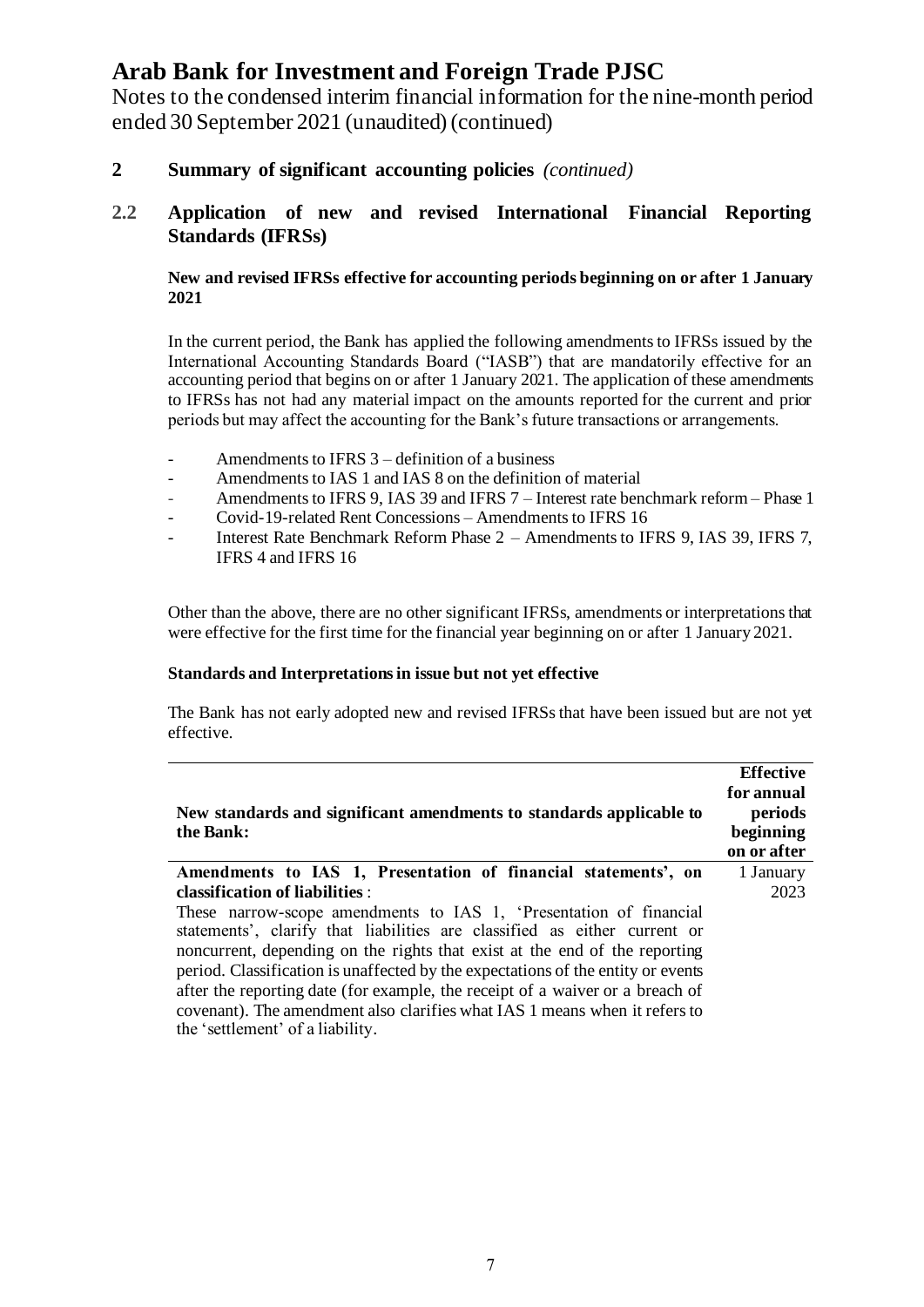Notes to the condensed interim financial information for the nine-month period ended 30 September 2021 (unaudited) (continued)

- **2 Summary of significant accounting policies** *(continued)*
- **2.2 Application of new and revised International Financial Reporting Standards (IFRSs)** *(continued)*

| New standards and significant amendments to standards applicable to<br>the Bank:                                                                                                                                                                                                                                                                                                                                                                                                                                                                                                                                                                                                                                                                                                                                                                                                                                                                                                                                                                                                                                           | <b>Effective</b><br>for annual<br>periods<br>beginning |
|----------------------------------------------------------------------------------------------------------------------------------------------------------------------------------------------------------------------------------------------------------------------------------------------------------------------------------------------------------------------------------------------------------------------------------------------------------------------------------------------------------------------------------------------------------------------------------------------------------------------------------------------------------------------------------------------------------------------------------------------------------------------------------------------------------------------------------------------------------------------------------------------------------------------------------------------------------------------------------------------------------------------------------------------------------------------------------------------------------------------------|--------------------------------------------------------|
|                                                                                                                                                                                                                                                                                                                                                                                                                                                                                                                                                                                                                                                                                                                                                                                                                                                                                                                                                                                                                                                                                                                            | on or after                                            |
| A number of narrow-scope amendments to IFRS 3, IAS 16, IAS 37 and<br>some annual improvements on IFRS 1, IFRS 9, IAS 41 and IFRS 16:<br>Amendments to IFRS 3, 'Business combinations' update a reference in IFRS<br>3 to the Conceptual Framework for Financial Reporting without changing the<br>accounting requirements for business combinations.<br>Amendments to IAS 16, 'Property, plant and equipment' prohibit a company<br>from deducting from the cost of property, plant and equipment amounts<br>received from selling items produced while the company is preparing the asset<br>for its intended use. Instead, a company will recognise such sales proceeds<br>and related cost in profit or loss.<br>Amendments to IAS 37, 'Provisions, contingent liabilities and contingent<br>assets' specify which costs a company includes when assessing whether a<br>contract will be loss-making.<br>Annual improvements make minor amendments to IFRS 1, 'First-time<br>Adoption of IFRS', IFRS 9, 'Financial instruments', IAS 41, 'Agriculture'<br>and the Illustrative Examples accompanying IFRS 16, 'Leases'. | 1 January<br>2022                                      |
| Narrow scope amendments to IAS 1, Practice statement 2 and IAS 8:<br>The amendments aim to improve accounting policy disclosures and to help<br>users of the financial statements to distinguish between changes in accounting<br>estimates and changes in accounting policies.                                                                                                                                                                                                                                                                                                                                                                                                                                                                                                                                                                                                                                                                                                                                                                                                                                            | 1 January<br>2023                                      |

**Standards and Interpretations in issue but not yet effective** *(continued)*

Management anticipates that these amendments will be adopted in the initial period when they become mandatorily effective. The impact of these standards and amendments is currently being assessed by management.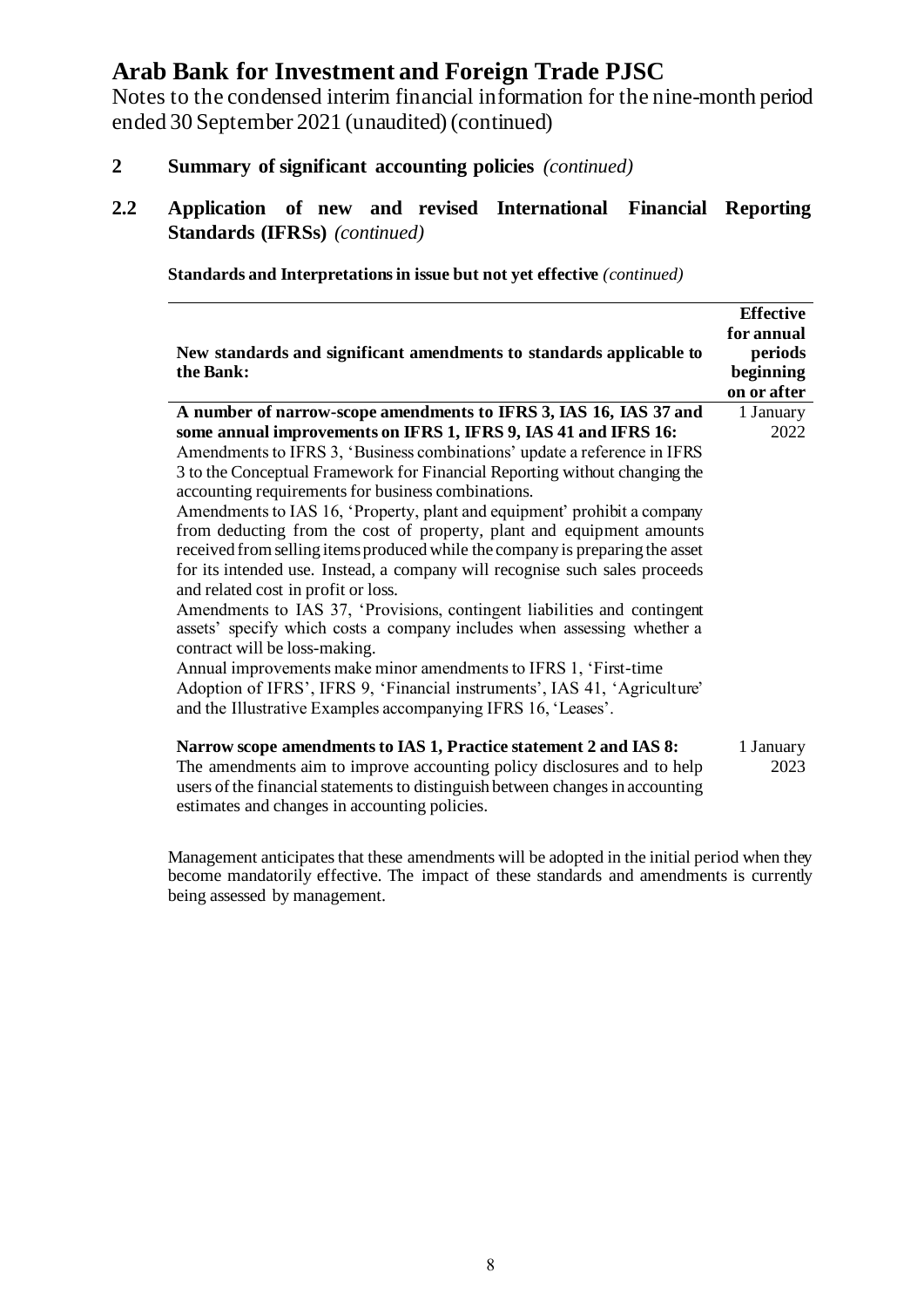Notes to the condensed interim financial information for the nine-month period ended 30 September 2021 (unaudited) (continued)

#### **3 Judgments and estimates**

The preparation of the condensed interim financial information requires management to make judgments, estimates and assumptions that affect the application of accounting policies and the reported amounts of assets, liabilities, equity, income and expense. Actual results may differ from these estimates.

In preparing this condensed interim financial information, the significant judgments made by management in applying the Bank's accounting policies and the key sources of estimates uncertainty were the same as those described in the audited financial statements as at and for the year ended 31 December 2020.

#### **4 Financial risk management**

The Bank's financial risk management objectives and policies are consistent with those disclosed in the annual financial statements as at and for the year ended 31 December 2020.

#### *Exposure to credit risk*

The Bank measures its exposure to credit risk by reference to the gross carrying amount of financial assets less amounts offset, interest suspended and impairment losses, if any. The carrying amounts of financial assets represent the maximum credit exposure.

#### *Credit quality analysis*

The following table sets out information about the credit quality of financial assets as at 30 September 2021 and 31 December 2020. Unless specifically indicated, for financial assets, the amounts in the table represent gross carrying amounts. For loan commitments and financial guarantee contracts, the amounts in the table represent the amounts committed or guaranteed, respectively.

|                                                |           | 30 September 2021 (unaudited) |                          |              |          | 31 December 2020 (audited) |         |           |
|------------------------------------------------|-----------|-------------------------------|--------------------------|--------------|----------|----------------------------|---------|-----------|
|                                                | Stage 1   | Stage 2                       | Stage 3                  | <b>Total</b> | Stage 1  | Stage 2                    | Stage 3 | Total     |
| Due from banks                                 |           |                               |                          |              |          |                            |         |           |
| Low-fair risk                                  | 1,114,729 |                               |                          | $-1,114,729$ | 529,696  | 1,162,183                  |         | 1,691,879 |
| Higher risk                                    |           |                               |                          |              |          |                            |         |           |
| Grade 8: Substandard                           |           |                               |                          |              |          |                            |         |           |
| <b>Grade 9: Doubtful</b>                       |           |                               |                          |              |          |                            |         |           |
| Grade 10: Loss                                 |           |                               |                          |              |          |                            |         |           |
| <b>Total gross carrying</b><br>amount          | 1,114,729 |                               |                          | $-1,114,729$ |          | 529,696 1,162,183          |         | 1,691,879 |
| <b>Loss allowance</b><br>$(Stage 1 + Stage 2)$ | (2,194)   |                               | $\overline{\phantom{a}}$ | (2, 194)     | (2, 438) | (3,261)                    |         | (5,699)   |
| Carrying amount                                | 1,112,535 |                               |                          | $-1,112,535$ | 527,258  | 1,158,922                  |         | 1,686,180 |
|                                                |           |                               |                          |              |          |                            |         |           |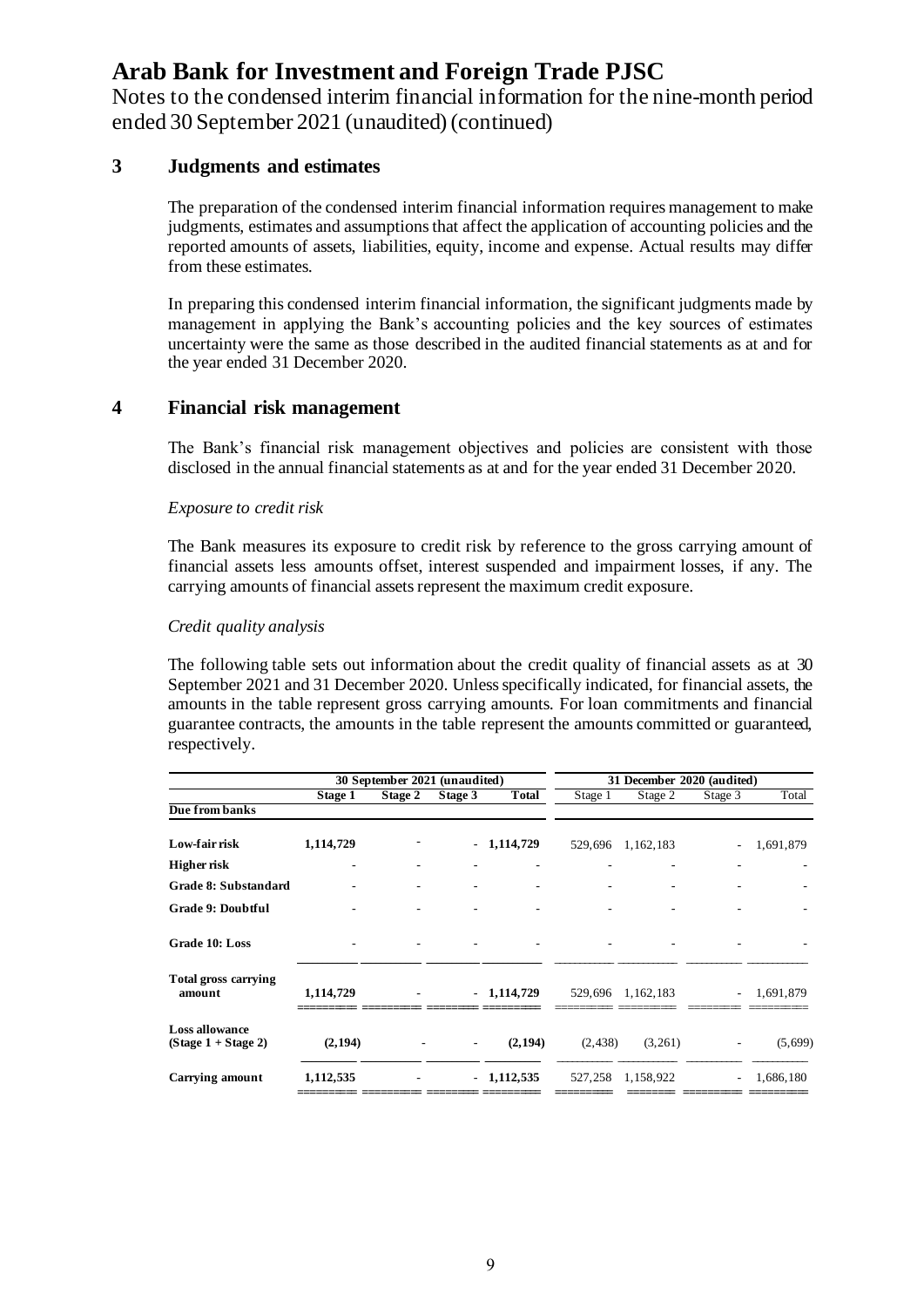Notes to the condensed interim financial information for the nine-month period ended 30 September 2021 (unaudited) (continued)

### **4 Financial risk management** *(continued)*

*Credit quality analysis (continued)*

|                                                                         | 30 September 2021 (unaudited) |                          |                | 31 December 2020 (audited) |            |                               |            |                              |
|-------------------------------------------------------------------------|-------------------------------|--------------------------|----------------|----------------------------|------------|-------------------------------|------------|------------------------------|
|                                                                         | Stage 1                       | Stage 2                  | Stage 3        | <b>Total</b>               | Stage 1    | Stage 2                       | Stage 3    | Total                        |
| Loans and advances to<br>customers                                      |                               |                          |                |                            |            |                               |            |                              |
| Low-fair risk                                                           | 8,831,195                     | 4,050,464                |                | 12,881,659                 | 9,777,439  | 2.634.889                     |            | 12,412,328                   |
| <b>Higher risk</b>                                                      | 15,684                        | 833,405                  |                | 849,089                    |            | 14,169 1,984,994              |            | 1,999,163                    |
| Grade 8: Substandard                                                    |                               |                          | $-1,714,459$   | 1,714,459                  |            |                               | 1,508,779  | 1,508,779                    |
| <b>Grade 9: Doubtful</b>                                                |                               |                          | 1,665,337      | 1,665,337                  |            | $\overline{\phantom{a}}$      | 1,924,154  | 1,924,154                    |
| Grade 10: Loss                                                          |                               | $\overline{\phantom{a}}$ | 653,962        | 653,962                    |            |                               | 82,040     | 82,040                       |
| <b>Total gross carrying</b><br>amount                                   | 8,846,879                     | 4,883,869                | 4,033,758      | 17,764,506                 |            | 9,791,608 4,619,883 3,514,973 |            | 17,926,464                   |
| <b>Loss allowance</b><br>$(Stage 1 + Stage 2)$<br><b>Loss allowance</b> | (76, 125)                     | (385, 117)               |                | (461, 242)                 | (130, 250) | (448, 332)                    |            | (578, 582)                   |
| (Stage 3)                                                               |                               |                          | (1,875,105)    | (1,875,105)                |            |                               |            | $ (1,451,351)$ $(1,451,351)$ |
| Interest / profit in<br>suspense                                        |                               |                          | (307, 566)     | (307, 566)                 |            |                               | (206, 145) | (206, 145)                   |
| <b>Deferred Profit</b>                                                  | (17, 324)                     |                          | $\blacksquare$ | (17, 324)                  | (18, 851)  |                               |            | (18, 851)                    |
| <b>Carrying amount</b>                                                  | 8,753,430                     | 4,498,752                | 1,851,087      | 15, 103, 269               | 9,642,507  | 4, 171, 551 1, 857, 477       |            | 15.671.535                   |

|                                                | 30 September 2021 (unaudited) |         |                |              | 31 December 2020 (audited) |          |         |              |
|------------------------------------------------|-------------------------------|---------|----------------|--------------|----------------------------|----------|---------|--------------|
|                                                | Stage 1                       | Stage 2 | Stage 3        | <b>Total</b> | Stage 1                    | Stage 2  | Stage 3 | Total        |
| Debt Securities -<br><b>FVOCI</b>              |                               |         |                |              |                            |          |         |              |
| Low-fair risk                                  | 2,264,034                     |         |                | 2,264,034    | 2,150,920                  | 154,425  |         | 2,305,345    |
| Higher risk                                    |                               |         |                |              |                            |          |         |              |
| Grade 8: Substandard                           |                               |         |                |              |                            |          |         |              |
| Grade 9: Doubtful                              |                               |         |                |              |                            |          |         |              |
| Grade 10: Loss                                 |                               |         |                |              | -                          |          |         |              |
| <b>Total gross carrying</b><br>amount          | 2,264,034                     |         | $\blacksquare$ | 2,264,034    | 2,150,920                  | 154,425  |         | $-2,305,345$ |
| <b>Loss allowance</b><br>$(Stage 1 + Stage 2)$ | (20,909)                      |         | $\sim$         | (20,909)     | (13, 177)                  | (3, 563) |         | (16,740)     |
| <b>Carrying amount</b>                         | 2,243,125                     |         |                | 2, 243, 125  | 2, 137, 743                | 150,862  |         | $-2,288,605$ |

The allowance for impairment on debt instruments designated at FVOCI is included in revaluation reserve of investments carried at FVOCI and recognized in other comprehensive income.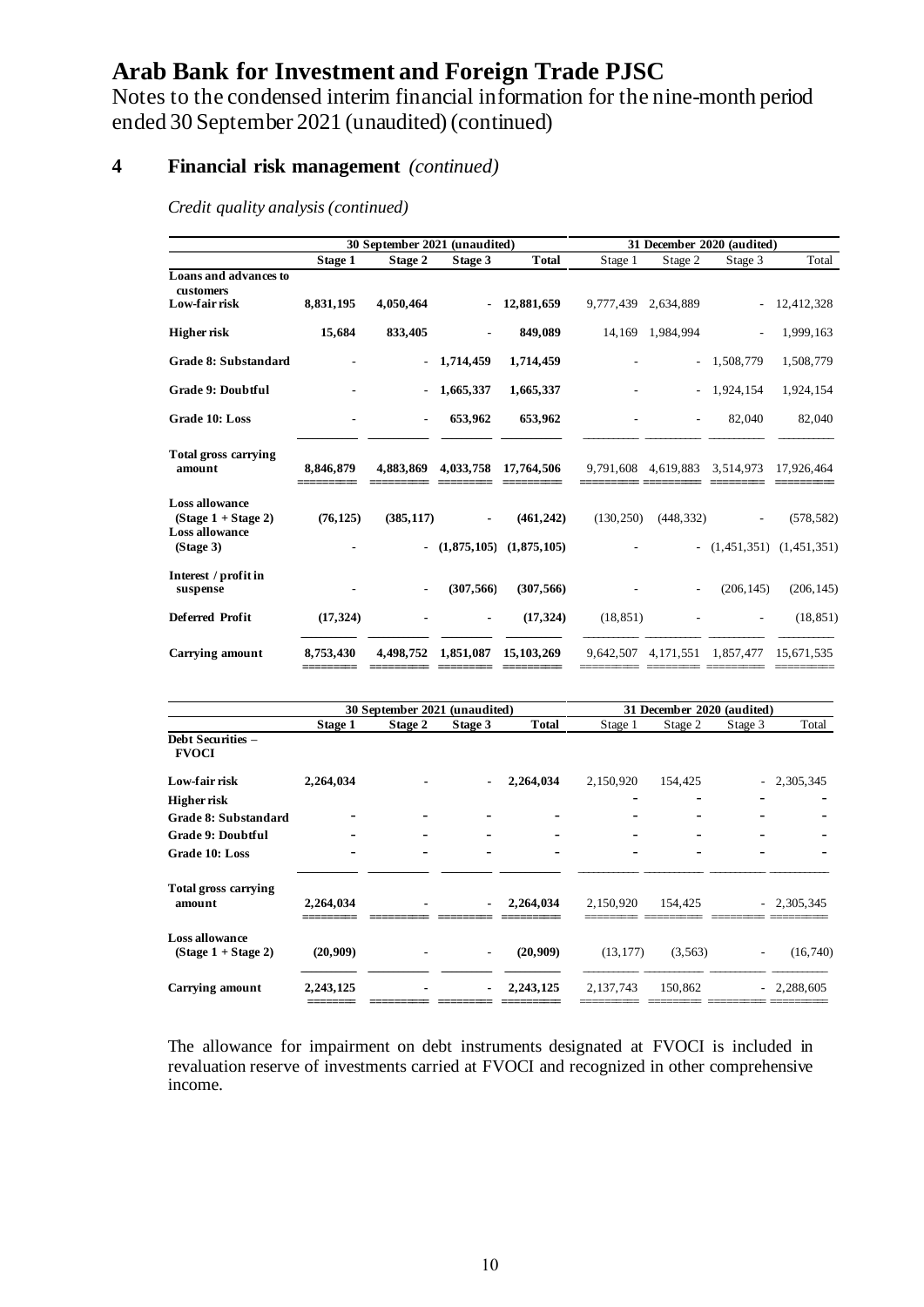Notes to the condensed interim financial information for the nine-month period ended 30 September 2021 (unaudited) (continued)

### **4 Financial risk management** *(continued)*

|                                            | 30 September 2021 (unaudited) |         |                          |              | 31 December 2020 (audited) |         |         |        |
|--------------------------------------------|-------------------------------|---------|--------------------------|--------------|----------------------------|---------|---------|--------|
|                                            | Stage 1                       | Stage 2 | Stage 3                  | <b>Total</b> | Stage 1                    | Stage 2 | Stage 3 | Total  |
| Debt Securities -<br><b>Amortised cost</b> |                               |         |                          |              |                            |         |         |        |
| Low-fair risk                              | 635,440                       |         | ٠                        | 635,440      | 32,238                     |         |         | 32,238 |
| Higher risk                                |                               |         | $\overline{\phantom{a}}$ | ۰            |                            |         |         |        |
| Grade 8: Substandard                       |                               | ۰       | $\overline{\phantom{a}}$ | ۰            | $\overline{\phantom{a}}$   | ۰       |         |        |
| Grade 9: Doubtful                          |                               | ۰       | $\overline{\phantom{a}}$ | ٠            | ٠                          | ۰       |         |        |
| Grade 10: Loss                             |                               | ۰       | $\overline{\phantom{a}}$ | ۰            | ٠                          | ۰       |         |        |
|                                            |                               |         |                          |              |                            |         |         |        |
| <b>Total gross carrying</b><br>amount      | 635,440                       |         | $\overline{\phantom{a}}$ | 635,440      | 32,238                     |         |         | 32,238 |
| Loss allowance<br>$(Stage 1 + Stage 2)$    | (296)                         |         |                          | (296)        | (333)                      |         |         | (333)  |
| <b>Carrying amount</b>                     | 635,144                       |         | $\overline{\phantom{a}}$ | 635,144      | 31,905                     | ۰       | ٠       | 31,905 |

#### **Capital management**

The Bank's regulatory capital positions as at 30 September 2021 and 31 December 2020 is as follows:

|                                        | (Unaudited)<br>30 September<br>2021 | (Audited)<br>31 December<br>2020 |
|----------------------------------------|-------------------------------------|----------------------------------|
|                                        | <b>AED'000</b>                      | AED'000                          |
| Tier 1 capital                         |                                     |                                  |
| Share capital                          | 1,500,000                           | 1,500,000                        |
| Statutory reserve                      | 642,722                             | 642,722                          |
| Special reserve                        | 638,132                             | 638,132                          |
| General reserve                        | 380,000                             | 380,000                          |
| Fair value reserve                     | 44,781                              | 44,294                           |
| Retained earnings                      | 372,286                             | 277,183                          |
| IFRS transitional arrangement: Partial |                                     |                                  |
| addback of ECL                         | 64,182                              | 181,705                          |
| Deduction from Capital                 | (75, 549)                           |                                  |
| Eligible Tier 1 capital(a)             | 3,566,554                           | 3,664,036                        |
| Tier 2 capital                         |                                     |                                  |
| Eligible general provisions            | 228,343                             | 238,222                          |
| Eligible Tier $2$ capital(b)           | 228,343                             | 238,222                          |
| Total capital base $(a+b)$             | 3,794,897                           | 3,902,258                        |
| Risk weighted assets:                  |                                     |                                  |
| Credit risk                            | 18,267,457                          | 19,057,734                       |
| Market risk                            | 32,749                              | 31,057                           |
| Operationalrisk                        | 1,530,757                           | 1,530,757                        |
| <b>Total risk weighted assets</b>      | 19,830,963                          | 20,619,548                       |
| <b>CET 1 ratio</b>                     | 18.0%                               | 17.8%                            |
| <b>Tier 1 ratio</b>                    | 18.0%                               | 17.8%                            |
| Capital adequacy ratio                 | 19.1%                               | 18.9%                            |
|                                        |                                     |                                  |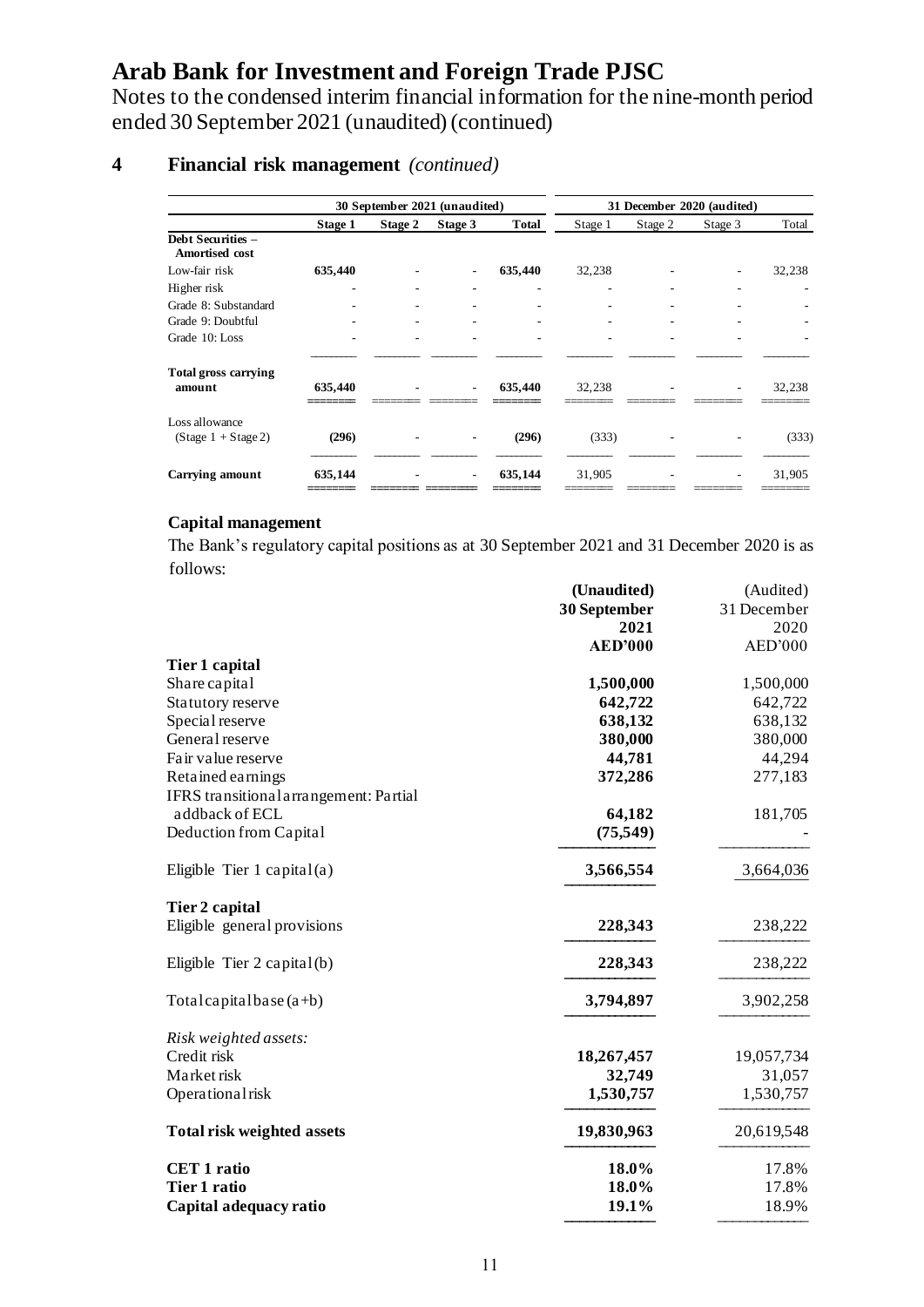Notes to the condensed interim financial information for the nine-month period ended 30 September 2021 (unaudited) (continued)

#### **4 Financial risk management** *(continued)*

**Impact of Covid-19** *(continued)*

#### **Covid-19 and Expected Credit Loss (ECL)**

COVID-19 continues to disrupt businesses and economic activity in 2021. In response, governments and central banks extended economic support and relief measures (including payment deferrals) launched in 2020 to lessen the impact on individuals and corporates. In determination of Q3 2021 ECL, the Bank has considered potential impact caused by COVID-19 pandemic (based upon available information) and taken into account economic support and relief measures of government and Central Bank. The Bank has also considered the notices issued by the Central Bank of UAE with regards to the 'Targeted Economic Support Scheme (TESS)' and 'Treatment of IFRS 9 Expected Credit Loss in the context of Covid-19 crisis' as well as the guidance issued by the International Accounting Standards Board (IASB). The Bank has suitable governance process in place for IFRS 9.

#### **Forward Looking Information**

The Bank incorporates forward-looking information into both the assessment of whether the credit risk of an instrument has increased significantly since its initial recognition and the measurement of ECL.

The Bank formulates three economic scenarios: a base case, which is the median scenario assigned a 40% probability of occurring (31 December 2020: 40%), and two less likely scenarios, one upside and one downside, each assigned a 30% probability of occurring (31 December 2020: 30%). The same information is used by the Bank for other purposes such as strategic planning and budgeting. External information considered includes economic data and forecasts published by governmental bodies and monetary authorities, and the International Monetary Fund, and selected private-sector and academic forecasters. Periodically, the Bank carries out stress testing of more extreme shocks to calibrate its determination of the upside and downside representative scenarios. The Bank has applied the following Macro Economic Variables for the Corporate portfolio in conditional IFRS 9 analysis with forecast scenarios: Equity (ADX Equity Index) and Oil Price. Had the weightage to the adverse scenario been increased by another 10% with a corresponding decrease of 10% in upside scenario, the impairment loss allowance would increase by AED 12 million at 30 September 2021.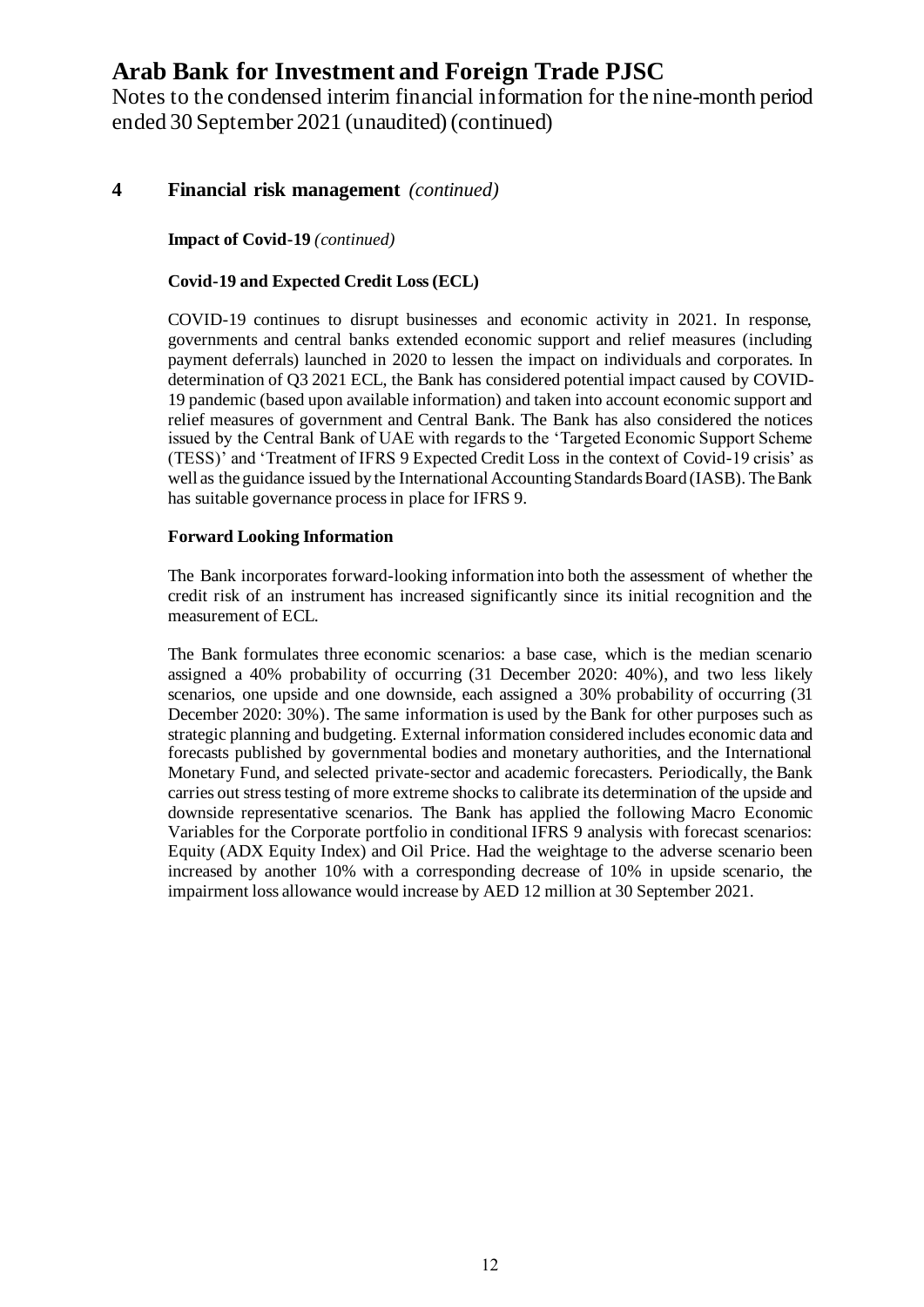Notes to the condensed interim financial information for the nine-month period ended 30 September 2021 (unaudited) (continued)

#### **5 Valuation of financial instruments and other assets**

#### **Fair value hierarchy**

The table below analyses assets measured at fair value at the end of the reporting period, by the level in the fair value hierarchy into which the fair value measurement is categorised:

|                        | Level 1<br><b>AED'000</b> | Level 2<br><b>AED'000</b> | Level 3<br><b>AED'000</b> | <b>Total</b><br><b>AED'000</b> |
|------------------------|---------------------------|---------------------------|---------------------------|--------------------------------|
| At 30 September 2021   |                           |                           |                           |                                |
| Investments at FVOCI   | 2,365,567                 |                           | 19,142                    | 2,384,709                      |
| Investment at FVTPL    |                           |                           | 17,577                    | 17,577                         |
| Investment properties  |                           |                           | 372,469                   | 372,469                        |
| Property and equipment |                           |                           | 182,609                   | 182,609                        |
| Property acquired in   |                           |                           |                           |                                |
| settlement of Debt     |                           |                           | 9,185                     | 9,185                          |
|                        | 2,365,567                 |                           | 600,982                   | 2,966,549                      |
| At 31 December 2020    |                           |                           |                           |                                |
| Investments at FVOCI   | 2,388,287                 |                           | 18,541                    | 2,406,828                      |
| Investment at FVTPL    |                           |                           | 11,021                    | 11,021                         |
| Investment properties  |                           |                           | 330,776                   | 330,776                        |
| Property and equipment |                           |                           | 182,869                   | 182,869                        |
| Property acquired in   |                           |                           |                           |                                |
| settlement of Debt     |                           |                           | 9,185                     | 9,185                          |
| Asset held-for-sale    |                           |                           | 49,690                    | 49,690                         |
|                        | 2,388,287                 |                           | 602,082                   | 2,990,369                      |
|                        |                           |                           |                           |                                |

All financial assets are measured at fair value by reference to published price quotations in an active market or from prices quoted by counterparties or through use of the valuation techniques such as the discounted cash flow method.

The Bank measures fair value using the following fair value hierarchy that reflects the significance of the inputs used in making the measurements:

- Level 1: quoted prices (unadjusted) in active markets for identical assets or liabilities.
- Level 2: inputs other than quoted prices included within Level 1 that are observable for the asset or liability, either directly (i.e. as prices) or indirectly (i.e. derived from prices).
- Level 3: inputs for the asset or liability that are not based on observable market data (unobservable inputs).

There have been no transfers of assets between Level 1 and Level 2 or any transfers into or out of Level 3 of the fair value hierarchy during the period (Year ended 31 December 2020: Nil).

Valuation techniques include net present value and discounted cash flow models, comparison to similar instruments for which market observable prices exist and other valuation models. Assumptions and inputs used in valuation techniques include risk-free and benchmark interest rates, credit spreads and other inputs used in estimating discount rates, bond and equity prices, foreign currency exchange rates, equity and equity index prices and correlations. The objective of valuation techniques is to arrive at a fair value determination of the price that reflects the consideration that would be received to sell an asset or paid to transfer a liability in an orderly transaction between market participants at the measurement date in the principal, or in its absence, the most advantageous market to which the Bank has access at that date.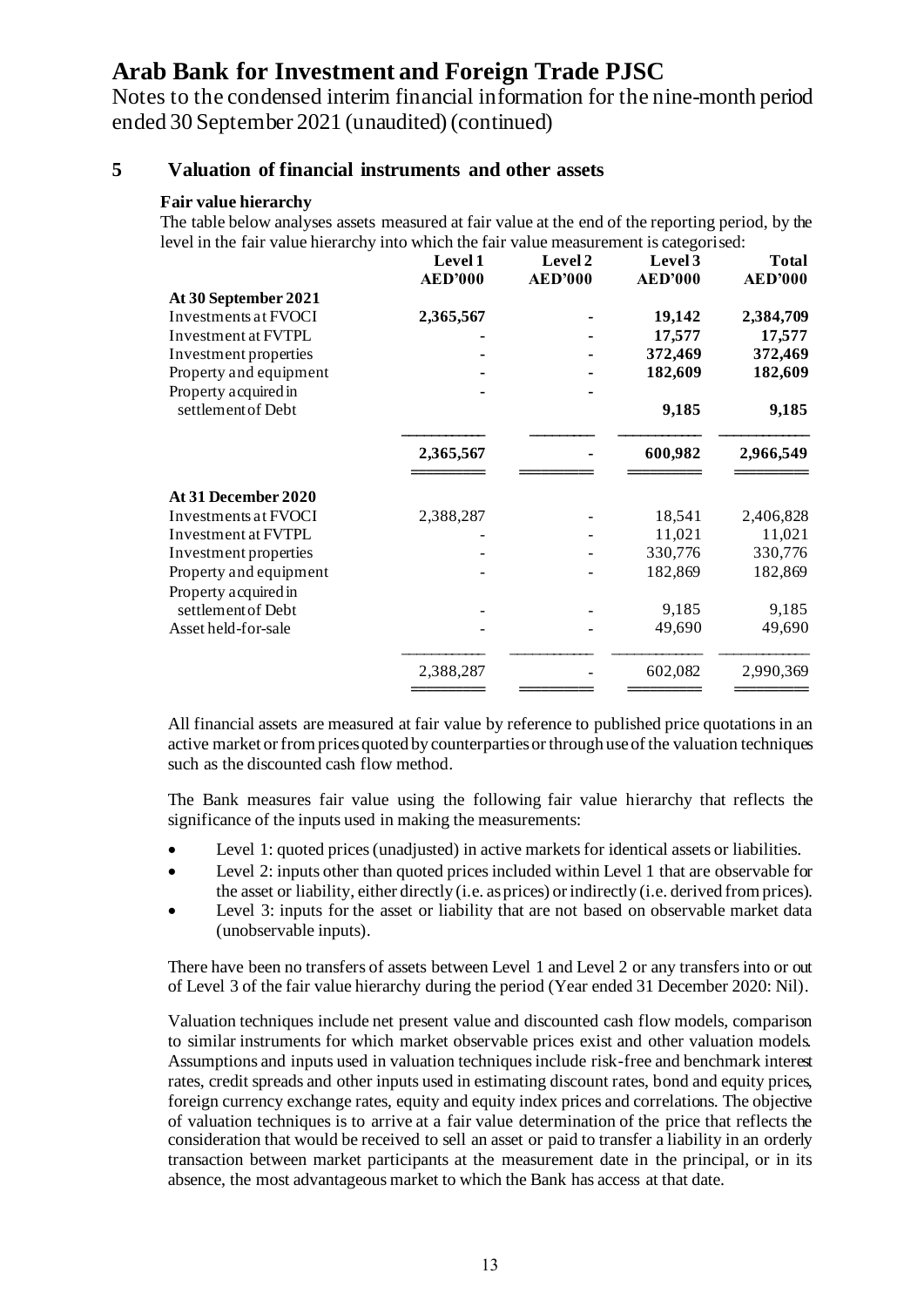Notes to the condensed interim financial information for the nine-month period ended 30 September 2021 (unaudited) (continued)

### **6 Cash and balances with the Central Bank of the UAE**

|                                           | (Unaudited)<br>30 September<br>2021<br><b>AED'000</b> | (Audited)<br>31 December<br>2020<br>AED'000 |
|-------------------------------------------|-------------------------------------------------------|---------------------------------------------|
| Cash in hand                              | 98,291                                                | 81,997                                      |
| Balances with the Central Bank of the UAE | 1,240,093                                             | 2,211,950                                   |
| Cash reserve with Central Bank of the UAE | 480,601                                               | 809,618                                     |
| Gross balance                             | 1,818,985                                             | 3,103,565                                   |
| Allowance for expected credit losses      | (48)                                                  | (681)                                       |
|                                           | 1,818,937                                             | 3,102,884                                   |
|                                           |                                                       |                                             |

Cash reserve deposits are not available for the Bank's day-to-day operations.

The movement in the allowance for expected credit losses during the period is shown below:

|                                                             | (Unaudited)    | (Audited)   |
|-------------------------------------------------------------|----------------|-------------|
|                                                             | 30 September   | 31 December |
|                                                             | 2021           | 2020        |
|                                                             | <b>AED'000</b> | AED'000     |
| Opening balance                                             | 681            |             |
| Net (reversal)/charge for the period/year, net (Note<br>25) | (633)          | 681         |
|                                                             | 48             | 681         |
|                                                             |                |             |

#### **7 Due from banks - net**

|                                      | (Unaudited)<br>30 September<br>2021<br>AED'000 | (Audited)<br>31 December<br>2020<br>AED'000 |
|--------------------------------------|------------------------------------------------|---------------------------------------------|
| Current, call and nostro balances    | 492,010                                        | 1,064,628                                   |
| Fixed deposits                       | 591,353                                        | 458,300                                     |
| Loan syndication                     | 31,366                                         | 168,951                                     |
| Gross balance                        | 1,114,729                                      | 1,691,879                                   |
| Allowance for expected credit losses | (2,194)                                        | (5,699)                                     |
|                                      | 1,112,535                                      | 1,686,180                                   |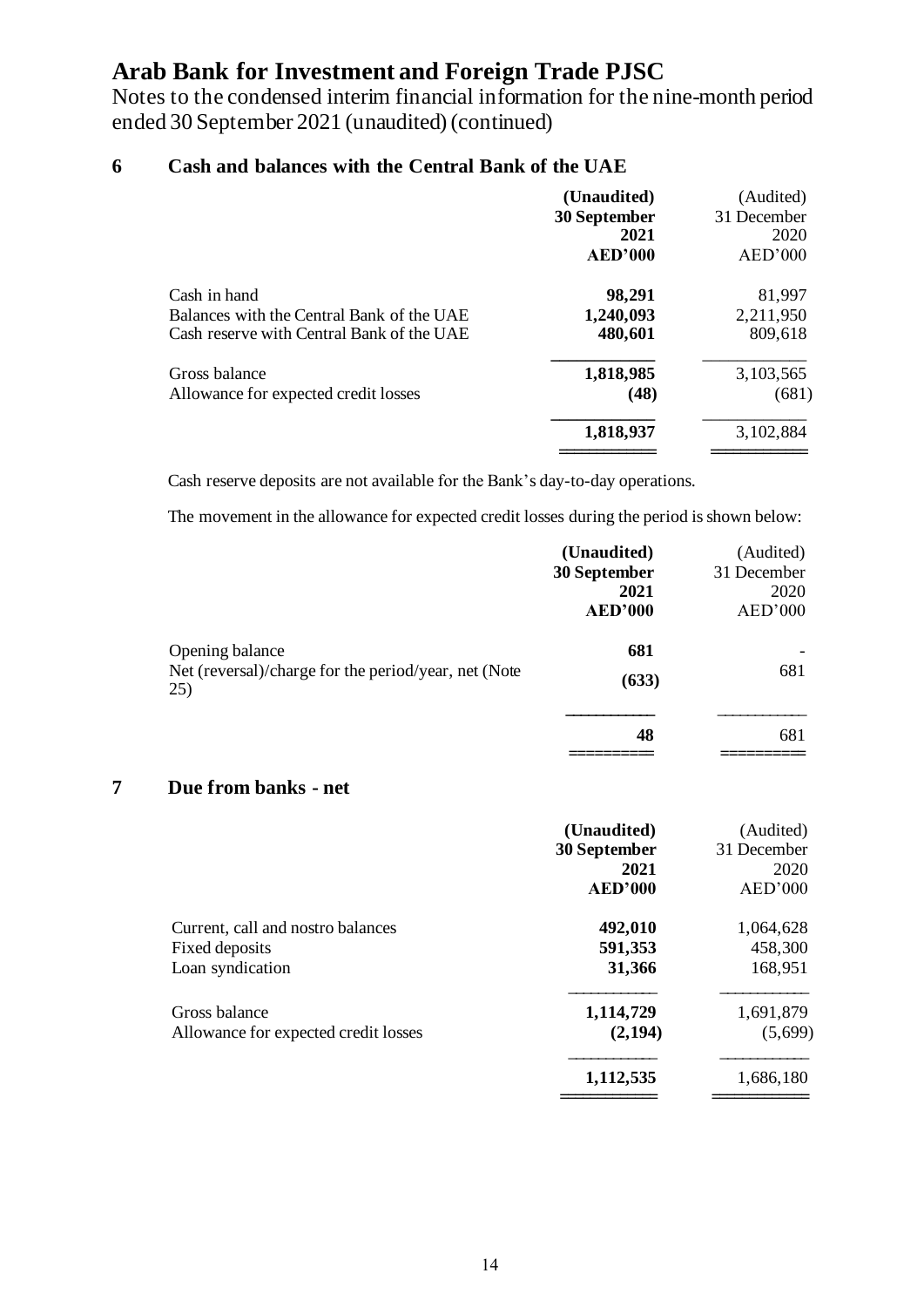Notes to the condensed interim financial information for the nine-month period ended 30 September 2021 (unaudited) (continued)

### **7 Due from banks - net** *(continued)*

The movement in the allowance for impairment during the period is shown below:

|                                                                                      | (Unaudited)<br>30 September<br>2021<br><b>AED'000</b> | (Audited)<br>31 December<br>2020<br>AED'000 |
|--------------------------------------------------------------------------------------|-------------------------------------------------------|---------------------------------------------|
| Opening balance                                                                      | 5,699                                                 | 10,442                                      |
| Net (reversal)/charge for the period/year (Note 25)<br>Transfer to other liabilities | (3,505)                                               | 3,687<br>(8, 430)                           |
|                                                                                      | 2,194                                                 | 5,699                                       |

#### **8 Loans and advances - net**

Loans and advances are stated net of provision for expected credit losses.

|                                      | (Unaudited)    | (Audited)   |
|--------------------------------------|----------------|-------------|
|                                      | 30 September   | 31 December |
|                                      | 2021           | 2020        |
|                                      | <b>AED'000</b> | AED'000     |
| Loans and advances                   | 15,654,090     | 15,573,220  |
| Islamic financing                    | 2,110,416      | 2,353,244   |
| Gross loans and Islamic financing    | 17,764,506     | 17,926,464  |
| Deferred profit                      | (17, 324)      | (18, 851)   |
| Allowance for expected credit losses | (2,336,347)    | (2,029,933) |
| Interest / profit suspended          | (307, 566)     | (206, 145)  |
| <b>Net loans and advances</b>        | 15,103,269     | 15,671,535  |
|                                      |                |             |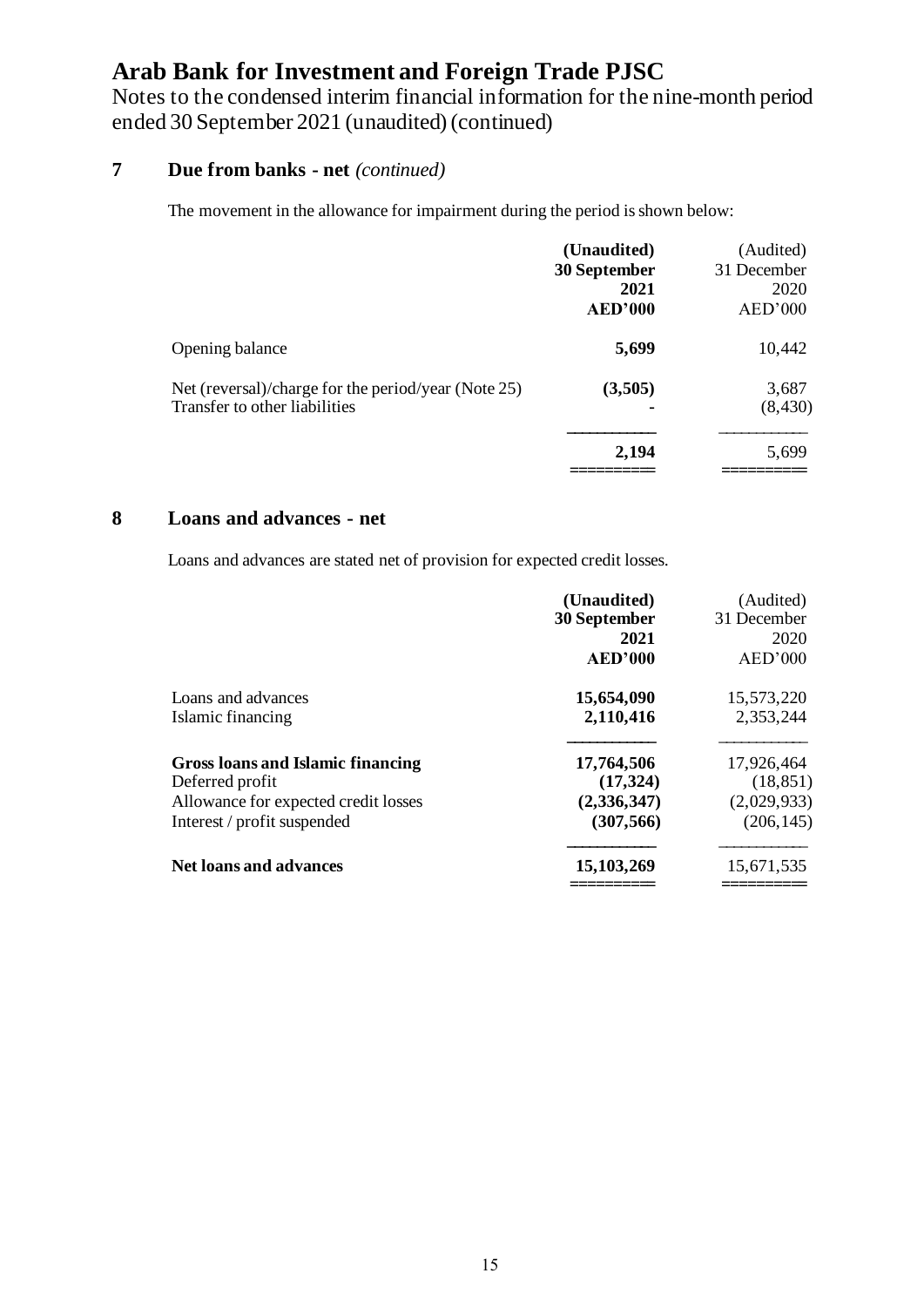Notes to the condensed interim financial information for the nine-month period ended 30 September 2021 (unaudited) (continued)

### **8 Loans and advances – net** *(continued)*

An analysis of gross loans and advances by segment at the reporting date is shown below:

|                                          | (Unaudited)  | (Audited)   |
|------------------------------------------|--------------|-------------|
|                                          | 30 September | 31 December |
|                                          | 2021         | 2020        |
|                                          | AED'000      | AED'000     |
| Corporate segment                        | 16,712,812   | 16,898,971  |
| Consumer segment                         | 1,051,694    | 1,027,493   |
| <b>Gross loans and Islamic financing</b> | 17,764,506   | 17,926,464  |
|                                          |              |             |

The movements in the allowance for expected credit losses on loans and advances during the nine-month period ended 30 September 2021 were as follows:

|                                             | (Unaudited)    | (Audited)   |
|---------------------------------------------|----------------|-------------|
|                                             | 30 September   | 31 December |
|                                             | 2021           | 2020        |
|                                             | <b>AED'000</b> | AED'000     |
| Opening balance                             | 2,029,933      | 964,220     |
| Charge for the period / year, net (Note 25) | 306,789        | 1,180,514   |
| Recoveries                                  |                | (16, 732)   |
| Net charge during the period / year         | 2,336,722      | 2,128,002   |
| Net amounts written off                     | (375)          | (1, 412)    |
| Transfer to other liabilities               |                | (96, 657)   |
|                                             | 2,336,347      | 2,029,933   |
|                                             |                |             |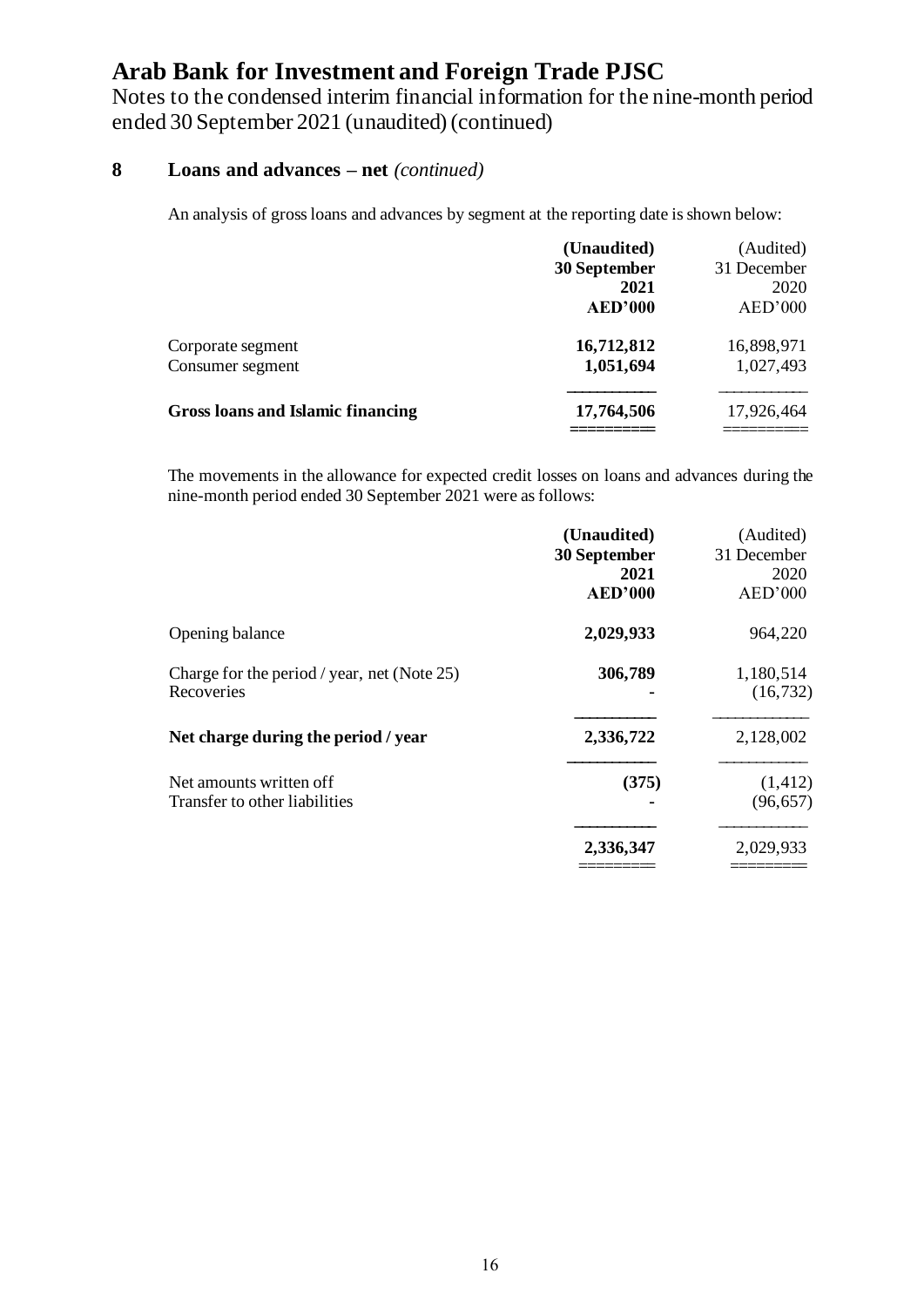Notes to the condensed interim financial information for the nine-month period ended 30 September 2021 (unaudited) (continued)

#### **9 Investment properties - net**

|                                | (Unaudited)<br>30 September<br>2021<br><b>AED'000</b> | (Audited)<br>31 December<br>2020<br>AED'000 |
|--------------------------------|-------------------------------------------------------|---------------------------------------------|
| Investment properties          |                                                       |                                             |
| Land                           | 502,034                                               | 402,224                                     |
| <b>Buildings</b>               | 197,510                                               | 205,507                                     |
| Work-in-progress               | 11,650                                                | 9,505                                       |
|                                | 711,194                                               | 617,236                                     |
| Less: Allowance for impairment | (338, 725)                                            | (286, 460)                                  |
|                                | 372,469                                               | 330,776                                     |
|                                |                                                       |                                             |

Towards the end of 2020, the Bank carried out an evaluation exercise of the investment properties and investment properties under development through qualified, independent external valuators, the valuation methodologies used by the external valuators include:

- Direct Comparable method: This method seeks to determine the value of the property from transactions of comparable properties in the vicinity applying adjustments to reflect differences to the subject property.
- Investment method: This method is used to assess the value of the property by capitalizing the net operating income of the property at an appropriate yield an investor would expect for an investment of the duration of the interest being valued. A yield range of 4% to 5% has been applied, together with allowances for rent fee periods.
- Income capitalisation method: This method includes development of valuation model that applies a rate to an amount that represents a measure of economic income (e.g. free cash flows to firm or free cash flows to equity) to arrive at an estimate of present value. The model is useful as a cross-check when other approaches have been used.

A further independent valuation has not been performed as of 30 September 2021 and management believes that fair value on the reporting date is not materially different from carrying value.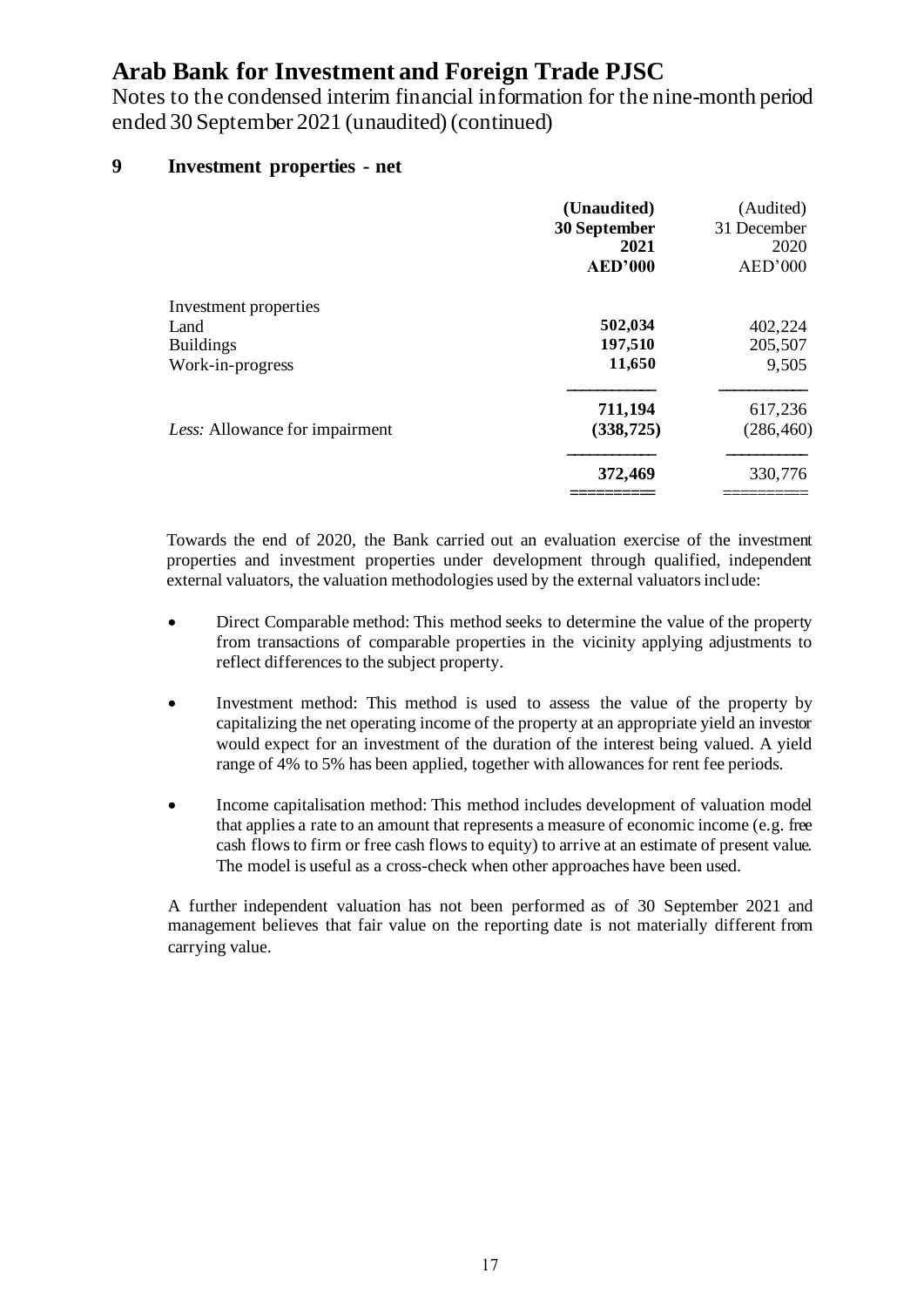Notes to the condensed interim financial information for the nine-month period ended 30 September 2021 (unaudited) (continued)

#### **10 Assets held-for-sale**

During 2018, the Bank entered into a commercial agreement to sell a part of its investment property portfolio. During the year, the Bank successfully completed the sale of one land. As the sale of the second land has not been completed, management has reclassified the asset as an investment property. These assets are non-cash generating units and therefore have no impact on the statement of comprehensive income.

|      | (Unaudited)    | (Audited)   |
|------|----------------|-------------|
|      | 30 September   | 31 December |
|      | 2021           | 2020        |
|      | <b>AED'000</b> | AED'000     |
| Land | ٠              | 49,690      |
|      |                |             |
|      | ۰              | 49,690      |
|      |                |             |

#### **11 Other assets**

|                                                                                                                       | (Unaudited)<br>30 September<br>2021<br><b>AED'000</b> | (Audited)<br>31 December<br>2020<br>AED'000 |
|-----------------------------------------------------------------------------------------------------------------------|-------------------------------------------------------|---------------------------------------------|
| Acceptances<br>Interest receivable<br>Sundry debtors and other assets<br>Property acquired in settlement of debt, net | 481,105<br>139,435<br>38,882<br>9,185                 | 165,029<br>210,186<br>24,848<br>9,185       |
|                                                                                                                       | 668,607                                               | 409,248                                     |

#### **12 Property and equipment**

During the nine-month period ended 30 September 2021, the Bank acquired assets with a cost of AED 16,192 thousand (30 September 2020: AED 16,632 thousand). The depreciation charged during the nine-month period ended 30 September 2021 is AED 17,198 thousand (30 September 2020: AED 16,833 thousand).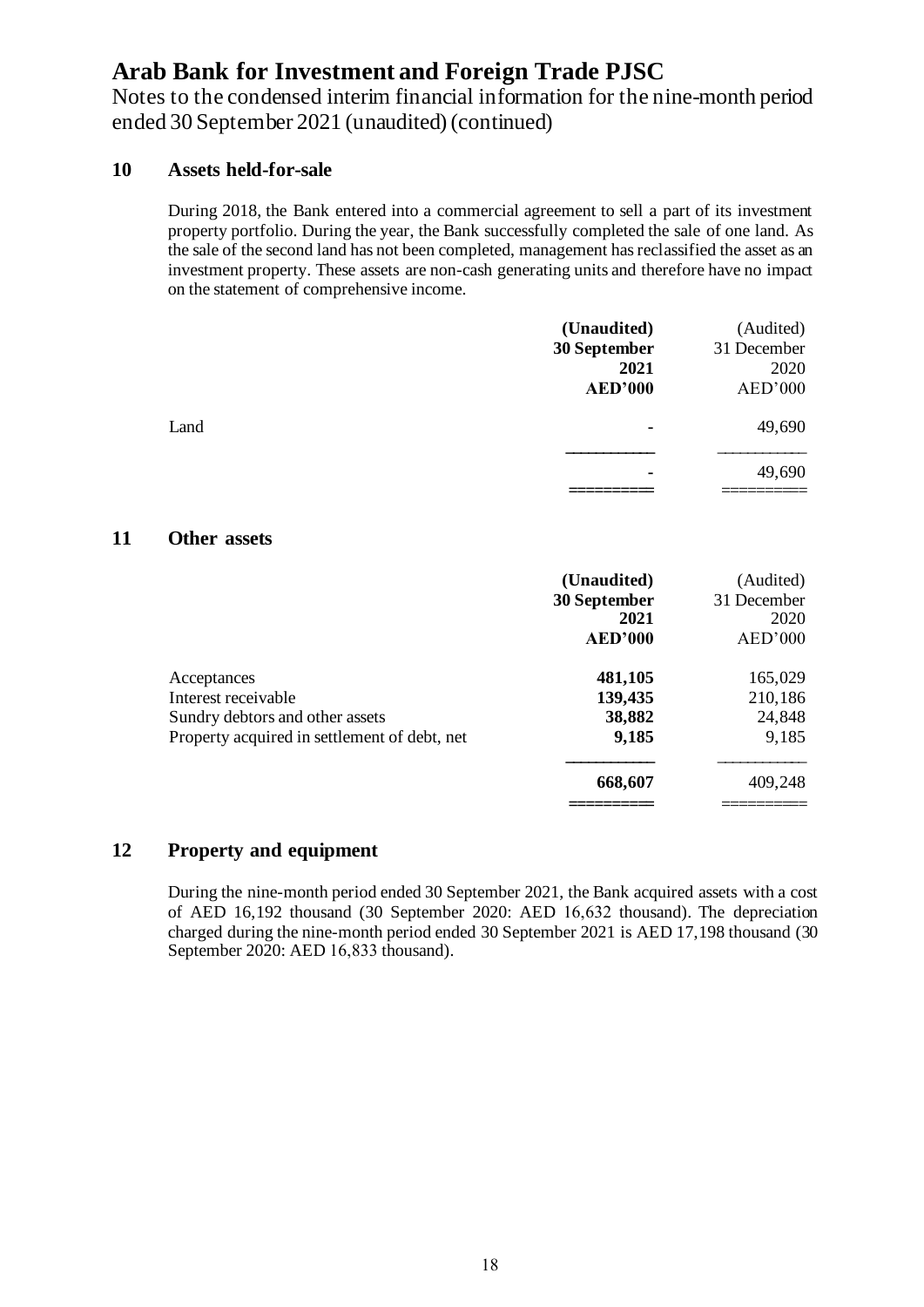Notes to the condensed interim financial information for the nine-month period ended 30 September 2021 (unaudited) (continued)

### **13 Customers' deposits**

|                                    | (Unaudited)<br>30 September<br>2021 | (Audited)<br>31 December<br>2020 |
|------------------------------------|-------------------------------------|----------------------------------|
|                                    | <b>AED'000</b>                      | AED'000                          |
| By type:                           |                                     |                                  |
| Notice and time deposits           | 10,110,334                          | 9,863,657                        |
| <b>Current accounts</b>            | 3,851,099                           | 4,119,175                        |
| Savings accounts                   | 145,715                             | 137,236                          |
|                                    | 14, 107, 148                        | 14,120,068                       |
| <b>Islamic deposits</b>            |                                     |                                  |
| By type:                           |                                     |                                  |
| Current accounts                   | 447,964                             | 380,656                          |
| Mudaraba term and savings deposits | 7,336                               | 15,411                           |
| Wakala deposits                    | 1,516,236                           | 1,710,561                        |
|                                    | 1,971,536                           | 2,106,628                        |
| <b>Total deposits</b>              | 16,078,684                          | 16,226,696                       |
| By sector:                         |                                     |                                  |
| Government sector                  | 2,513,737                           | 4,763,105                        |
| Private sector                     | 11,209,629                          | 8,523,578                        |
| Individuals                        | 2,355,318                           | 2,940,013                        |
|                                    | 16,078,684                          | 16,226,696                       |
|                                    |                                     |                                  |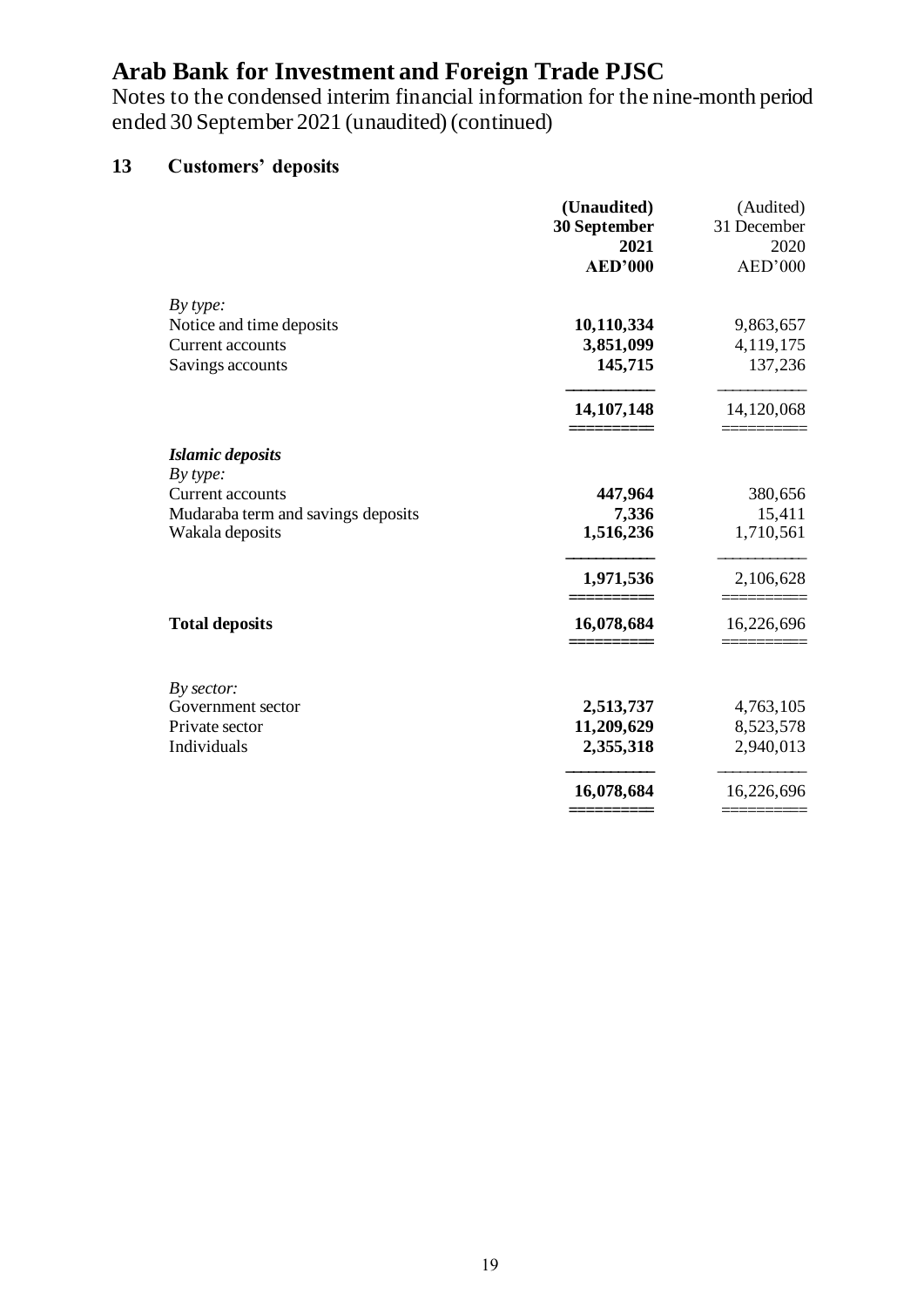Notes to the condensed interim financial information for the nine-month period ended 30 September 2021 (unaudited) (continued)

### **14 Due to banks**

|                                      | (Unaudited)<br>30 September<br>2021<br><b>AED'000</b> | (Audited)<br>31 December<br>2020<br>AED'000 |
|--------------------------------------|-------------------------------------------------------|---------------------------------------------|
| Current, call and vostro balances    | 211,651                                               | 229,145                                     |
| Fixed deposits                       | 1,393,440                                             | 2,528,019                                   |
| Funds received from CBUAE under TESS |                                                       | 661,053                                     |
|                                      | 1,605,091                                             | 3,418,217                                   |
| By location:                         |                                                       |                                             |
| Within the UAE                       |                                                       | 1,377,294                                   |
| Outside the UAE                      | 1,605,091                                             | 2,040,923                                   |
|                                      | 1,605,091                                             | 3,418,217                                   |
|                                      |                                                       |                                             |

### **15 Other liabilities**

|                                                                                                                                  | (Unaudited)<br>30 September<br>2021<br><b>AED'000</b>        | (Audited)<br>31 December<br>2020<br>AED'000                  |
|----------------------------------------------------------------------------------------------------------------------------------|--------------------------------------------------------------|--------------------------------------------------------------|
| Acceptances<br>Interest payable<br>Provision for employees' end of service benefits<br>ECL on contingent assets<br><b>Others</b> | 481,105<br>66,995<br>27,443<br>205,792<br>166,876<br>948,211 | 165,029<br>68,014<br>26,610<br>224,544<br>186,888<br>671,085 |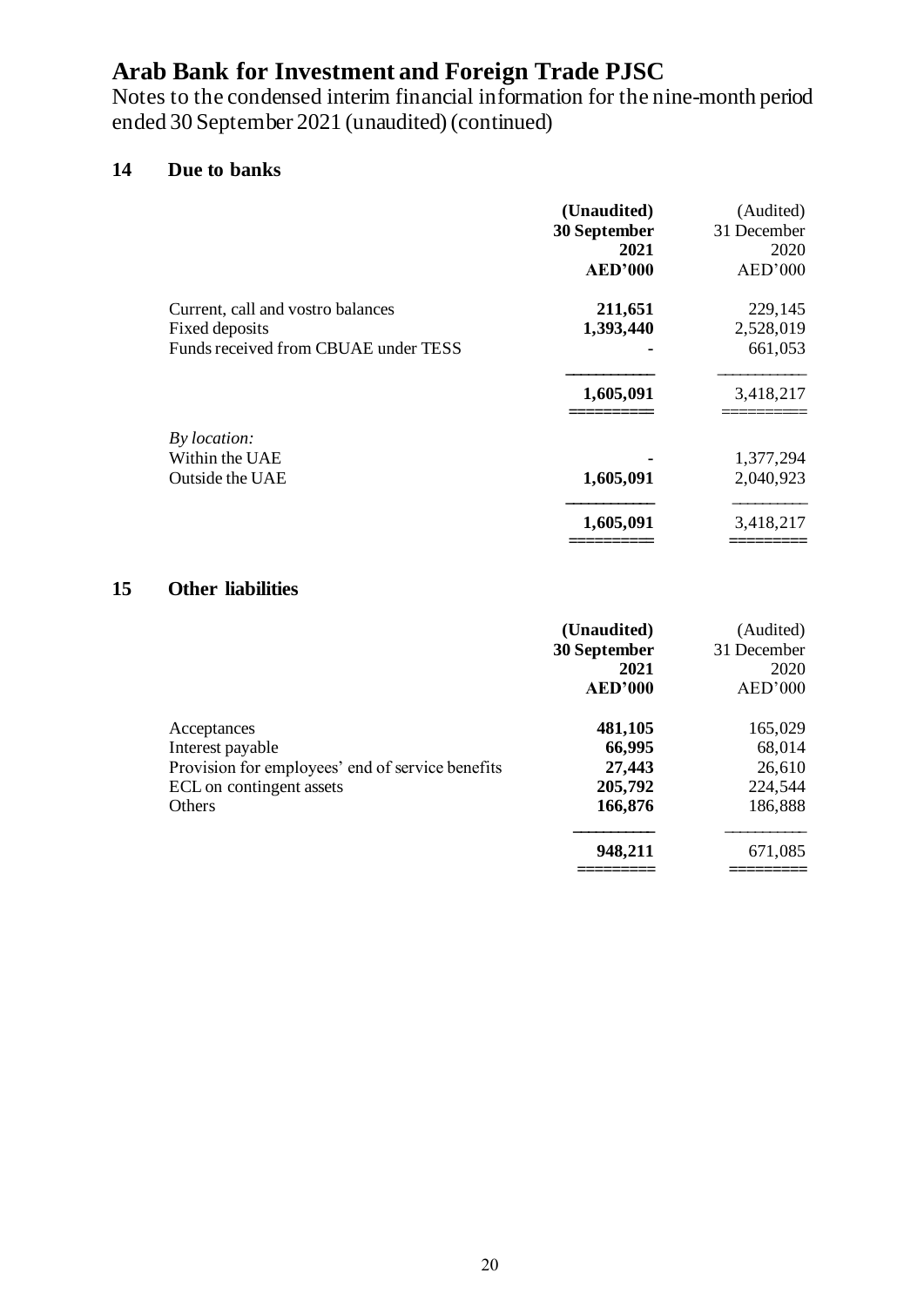Notes to the condensed interim financial information for the nine-month period ended 30 September 2021 (unaudited) (continued)

#### **16 Equity**

#### **a) Share capital**

The authorized, issued and paid up share capital as at 30 September 2021 is comprised of 75,000 thousand ordinary shares of AED 20,000 each (*31 December 2020: 75,000 thousand ordinary shares of AED 20,000 each*).

#### **b) Statutory reserve**

In accordance with the UAE Companies Law of 2015 (UAE Federal Law No. (2) issued on 1 April 2015), as amended, 10% of the net profit for each year is transferred to a statutory reserve until this reserve equals 50% of the share capital. The statutory reserve is not available for distribution. Transfers to the statutory reserve are made at year end, if at all.

#### **c) Special reserve**

In accordance with Union Law No. 10 of 1980 concerning the Central Bank of the UAE, the monetary system and organization of banking, 10% of the net profit for each year is transferred to a special reserve until this reserve equals 50% of the share capital. The special reserve is not available for distribution. Transfers to the special reserve are made at year end, if at all.

#### **d) General reserve**

The general reserve has been established to enhance the equity base of the Bank. Transfers to the general reserve are made upon the recommendation of the Board of Directors. This reserve may only be used for the purposes recommended by the Board of Directors and approved by the shareholders.

#### **e) Revaluation reserve**

The revaluation includes cumulative gains on revaluation of freehold land and buildings, amounting to AED 129.61 million (2020: AED 129.61 million).

#### **f) Fair value reserve**

The fair value reserve includes the cumulative net change in the FVOCI investments, until the investments are derecognized or impaired.

|                                                         | (Unaudited)    | (Audited)   |
|---------------------------------------------------------|----------------|-------------|
|                                                         | 30 September   | 31 December |
|                                                         | 2021           | 2020        |
|                                                         | <b>AED'000</b> | AED'000     |
| Fair value reserve – Investments<br>designated at FVOCI |                |             |
| At 1 January                                            | 98,430         | 55,457      |
| Fair value changes – net                                | 1,083          | 42,973      |
|                                                         | 99,513         | 98,430      |
|                                                         |                |             |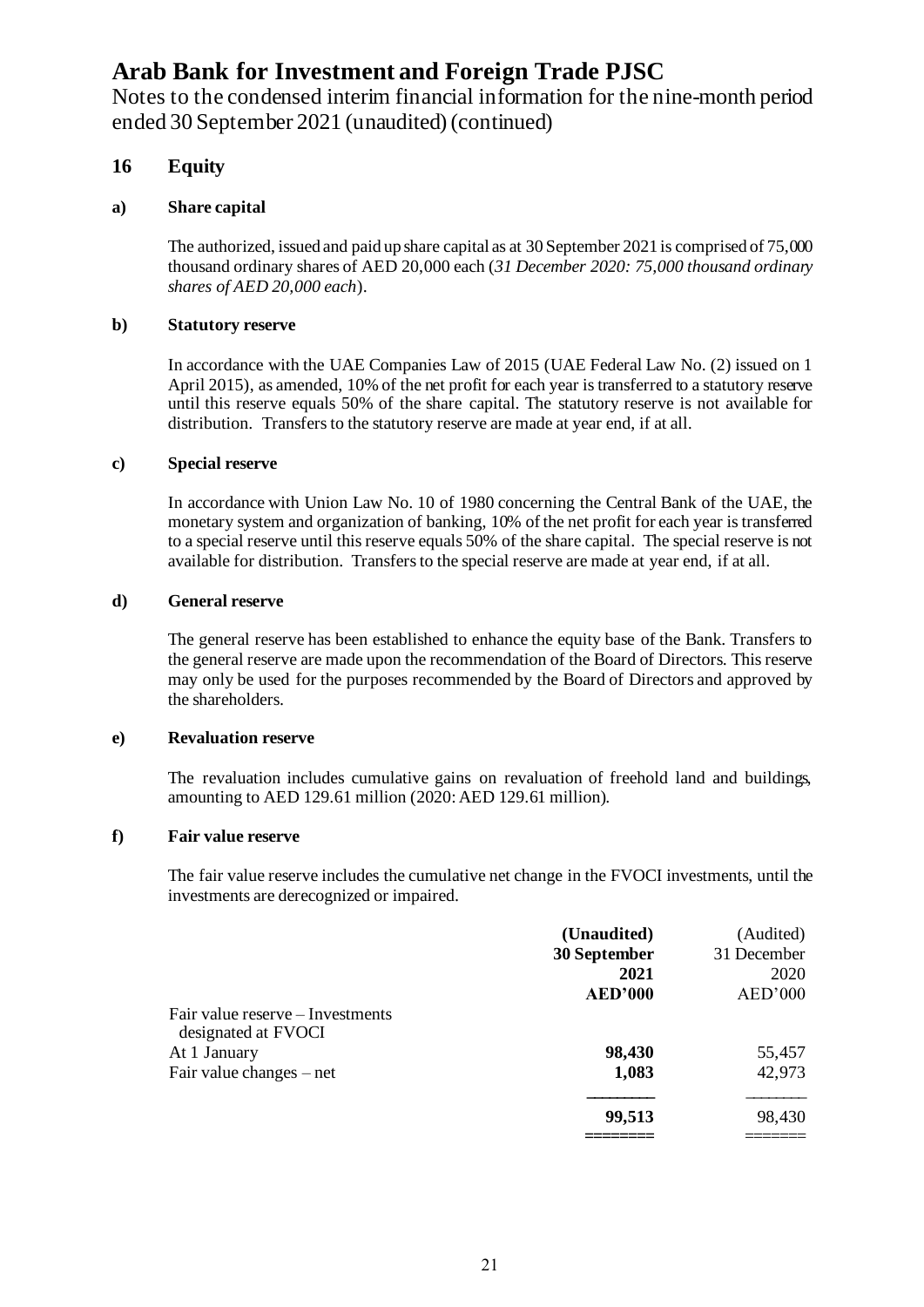Notes to the condensed interim financial information for the nine-month period ended 30 September 2021 (unaudited) (continued)

#### **17 Cash and cash equivalents**

Cash and cash equivalents included in the condensed interim statement of cash flows comprise of the following balances maturing within three month of the date of the acquisition / placement.

|                                                             | (Unaudited)<br>30 September<br>2021<br><b>AED'000</b> | (Audited)<br>31 December<br>2020<br>AED'000 | (Unaudited)<br>30 September<br>2020<br>AED'000 |
|-------------------------------------------------------------|-------------------------------------------------------|---------------------------------------------|------------------------------------------------|
| Cash and balances with the<br>Central Bank of the UAE -     |                                                       |                                             |                                                |
| gross                                                       | 1,818,985                                             | 3,103,565                                   | 1,763,492                                      |
| Due from banks -gross                                       | 1,114,729                                             | 1,691,879                                   | 1,198,821                                      |
|                                                             | 2,933,714                                             | 4,795,444                                   | 2,962,313                                      |
| Less: cash reserve with Central<br>Bank of the UAE          | (480, 601)                                            | (809, 618)                                  | (477, 198)                                     |
| Less: due from banks with<br>original maturity of more than |                                                       |                                             |                                                |
| 3 months                                                    | (31,366)                                              | (168, 951)                                  | (178, 135)                                     |
| Cash and cash equivalents                                   | 2,421,747                                             | 3,816,875                                   | 2,306,980                                      |
|                                                             |                                                       |                                             |                                                |

For the purpose of determining cash and cash equivalents, cash reserve deposits not available for the Bank's day to day operations are deduced from cash balances.

#### **18 Interest income**

|                       | For the nine -month ended |             | For the three-month ended |             |
|-----------------------|---------------------------|-------------|---------------------------|-------------|
|                       | 30 September              |             | 30 September              |             |
|                       | 2021                      | 2020        | 2021                      | 2020        |
|                       | (Unaudited)               | (Unaudited) | (Unaudited)               | (Unaudited) |
|                       | <b>AED'000</b>            | AED'000     | <b>AED'000</b>            | AED'000     |
| Loans and advances to |                           |             |                           |             |
| customers             | 396,612                   | 549,139     | 110,958                   | 175,641     |
| Investment securities | 59,720                    | 54,561      | 19,776                    | 19,024      |
| Due from banks        | 9,107                     | 28,887      | 2,443                     | 4,731       |
|                       | 465,439                   | 632,587     | 133,177                   | 199,396     |
|                       |                           |             |                           |             |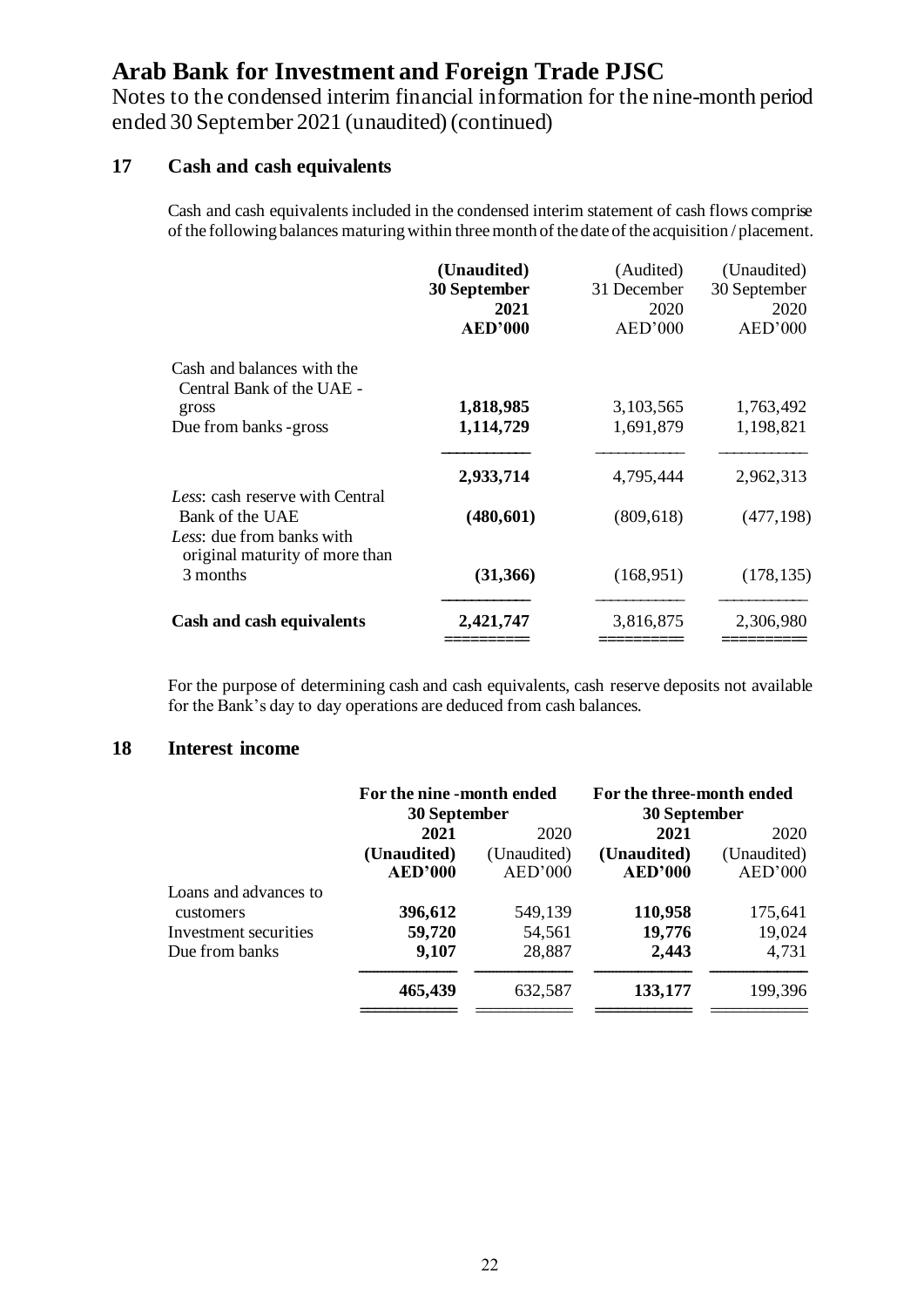Notes to the condensed interim financial information for the nine-month period ended 30 September 2021 (unaudited) (continued)

### **19 Interest expense**

| For the nine -month ended<br>30 September |             | For the three -month ended<br>30 September |             |
|-------------------------------------------|-------------|--------------------------------------------|-------------|
| 2021                                      | 2020        | 2021                                       | 2020        |
| (Unaudited)                               | (Unaudited) | (Unaudited)                                | (Unaudited) |
| <b>AED'000</b>                            | AED'000     | <b>AED'000</b>                             | AED'000     |
| 86,434                                    | 164,319     | 28,307                                     | 47,550      |
| 3,823                                     | 18,783      | 1,267                                      | 2,539       |
| 90,257                                    | 183,102     | 29,574                                     | 50,089      |
|                                           |             |                                            |             |

### **20 Income from Islamic financing contracts**

|          |                | For the nine -month ended<br>30 September |                | For the three -month ended<br>30 September |
|----------|----------------|-------------------------------------------|----------------|--------------------------------------------|
|          | 2021           | 2020                                      | 2021           | 2020                                       |
|          | (Unaudited)    | (Unaudited)                               | (Unaudited)    | (Unaudited)                                |
|          | <b>AED'000</b> | AED'000                                   | <b>AED'000</b> | AED'000                                    |
| Ijarah   | 42,510         | 43,150                                    | 14,613         | 14,858                                     |
| Murabaha | 29,555         | 36,981                                    | 9,422          | 11,339                                     |
|          | 72,065         | 80,131                                    | 24,035         | 26,197                                     |
|          |                |                                           |                |                                            |

### **21 Depositors' share of profits**

|                                       | For the nine -month ended<br>30 September |             | For the three -month ended<br>30 September |             |
|---------------------------------------|-------------------------------------------|-------------|--------------------------------------------|-------------|
|                                       | 2021                                      | 2020        | 2021                                       | 2020        |
|                                       | (Unaudited)                               | (Unaudited) | (Unaudited)                                | (Unaudited) |
|                                       | <b>AED'000</b>                            | AED'000     | <b>AED'000</b>                             | AED'000     |
| Wakala<br>Mudaraba term and<br>saving | 14,707                                    | 28,517      | 4,705                                      | 7,660       |
|                                       | 3                                         | 10          | 3                                          | 2           |
|                                       | 14,710                                    | 28,527      | 4,708                                      | 7,662       |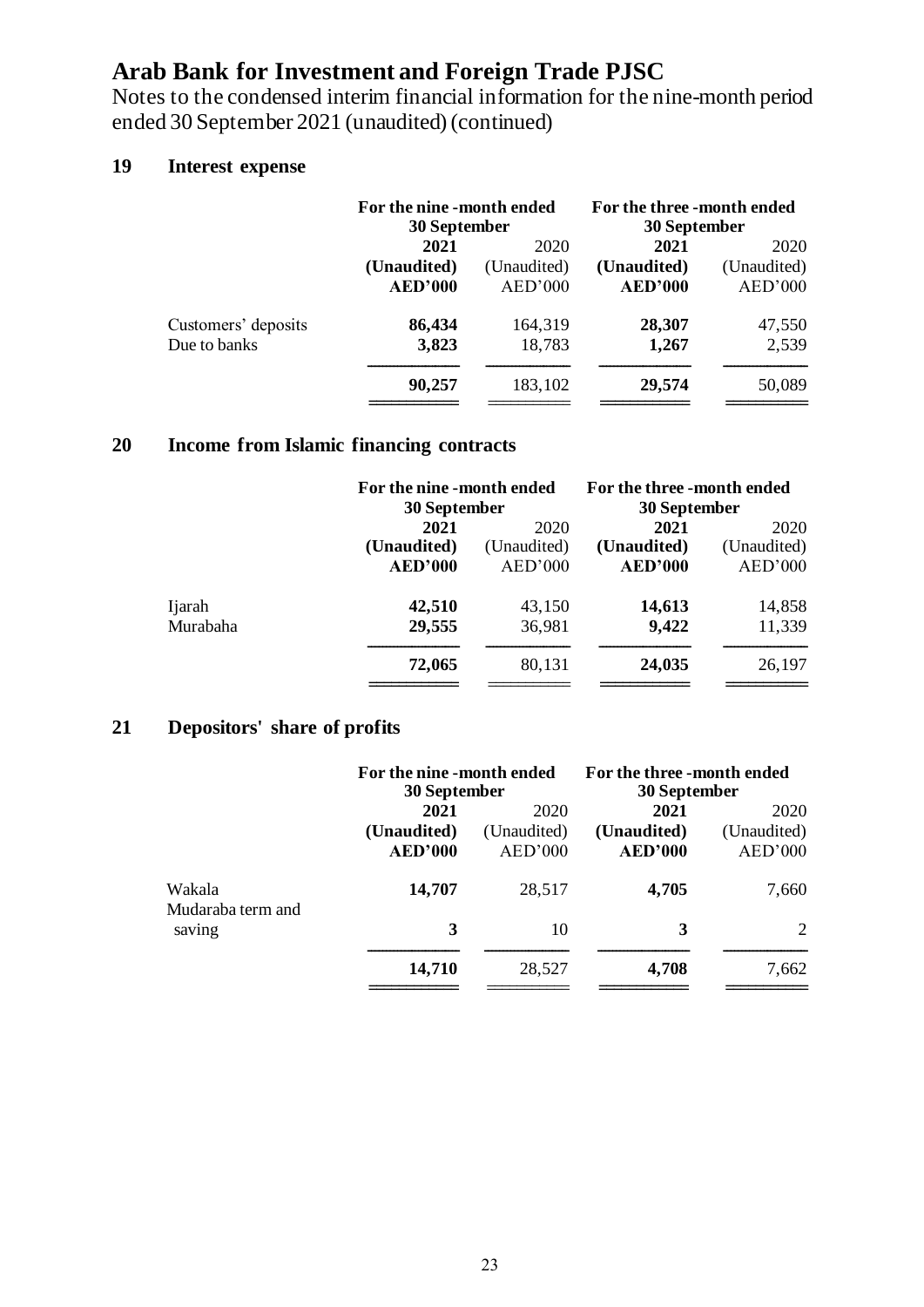Notes to the condensed interim financial information for the nine-month period ended 30 September 2021 (unaudited) (continued)

### **22 Net fee and commission income**

|                                           | For the nine -month ended<br>30 September |             | For the three-month ended<br>30 September |             |
|-------------------------------------------|-------------------------------------------|-------------|-------------------------------------------|-------------|
|                                           | (Unaudited)                               | (Unaudited) | (Unaudited)                               | (Unaudited) |
|                                           | 2021                                      | 2020        | 2021                                      | 2020        |
|                                           | <b>AED'000</b>                            | AED'000     | <b>AED'000</b>                            | AED'000     |
| <b>Fee and commission</b>                 |                                           |             |                                           |             |
| <i>income:</i>                            |                                           |             |                                           |             |
| Letters of credit                         | 31,100                                    | 23,749      | 13,169                                    | 6,358       |
| Letters of guarantee                      | 17,076                                    | 14,835      | 7,836                                     | 5,263       |
| Retail and corporate                      |                                           |             |                                           |             |
| lendingfee                                | 11,937                                    | 15,540      | 5,081                                     | 5,151       |
| Transfers and other fee                   | 4,443                                     | 5,962       | 1,447                                     | 1,287       |
| Others                                    | 26,399                                    | 24,187      | 8,378                                     | 8,556       |
| <b>Total fee and</b><br>commission income | 90,955                                    | 84,273      | 35,911                                    | 26,615      |
| <b>Fee and commission</b><br>expenses:    |                                           |             |                                           |             |
| Brokerage fee                             | (1,010)                                   | (367)       | (594)                                     | (187)       |
| <b>Handling charges</b>                   | (998)                                     | (1,235)     | (294)                                     | (398)       |
| Others                                    | (5,574)                                   | (4,006)     | (2,132)                                   | (1,131)     |
| <b>Total fee and</b>                      |                                           |             |                                           |             |
| commission expense                        | (7, 582)                                  | (5,608)     | (3,020)                                   | (1,716)     |
| Net fee and commission                    |                                           |             |                                           |             |
| income                                    | 83,373                                    | 78,665      | 32,891                                    | 24,899      |
|                                           |                                           |             |                                           |             |

### **23 Other operating income**

|               |                | For the nine -month ended<br>30 September |                | For the three -month ended<br>30 September |
|---------------|----------------|-------------------------------------------|----------------|--------------------------------------------|
|               | (Unaudited)    | (Unaudited)                               | (Unaudited)    | (Unaudited)                                |
|               | 2021           | 2020                                      | 2021           | 2020                                       |
|               | <b>AED'000</b> | AED'000                                   | <b>AED'000</b> | AED'000                                    |
| Rental income | 9,581          | 13,408                                    | 2,565          | 3,534                                      |
| <b>Others</b> | 10,825         | 16                                        |                | 16                                         |
|               | 20,406         | 13,424                                    | 2,565          | 3,550                                      |
|               |                |                                           |                |                                            |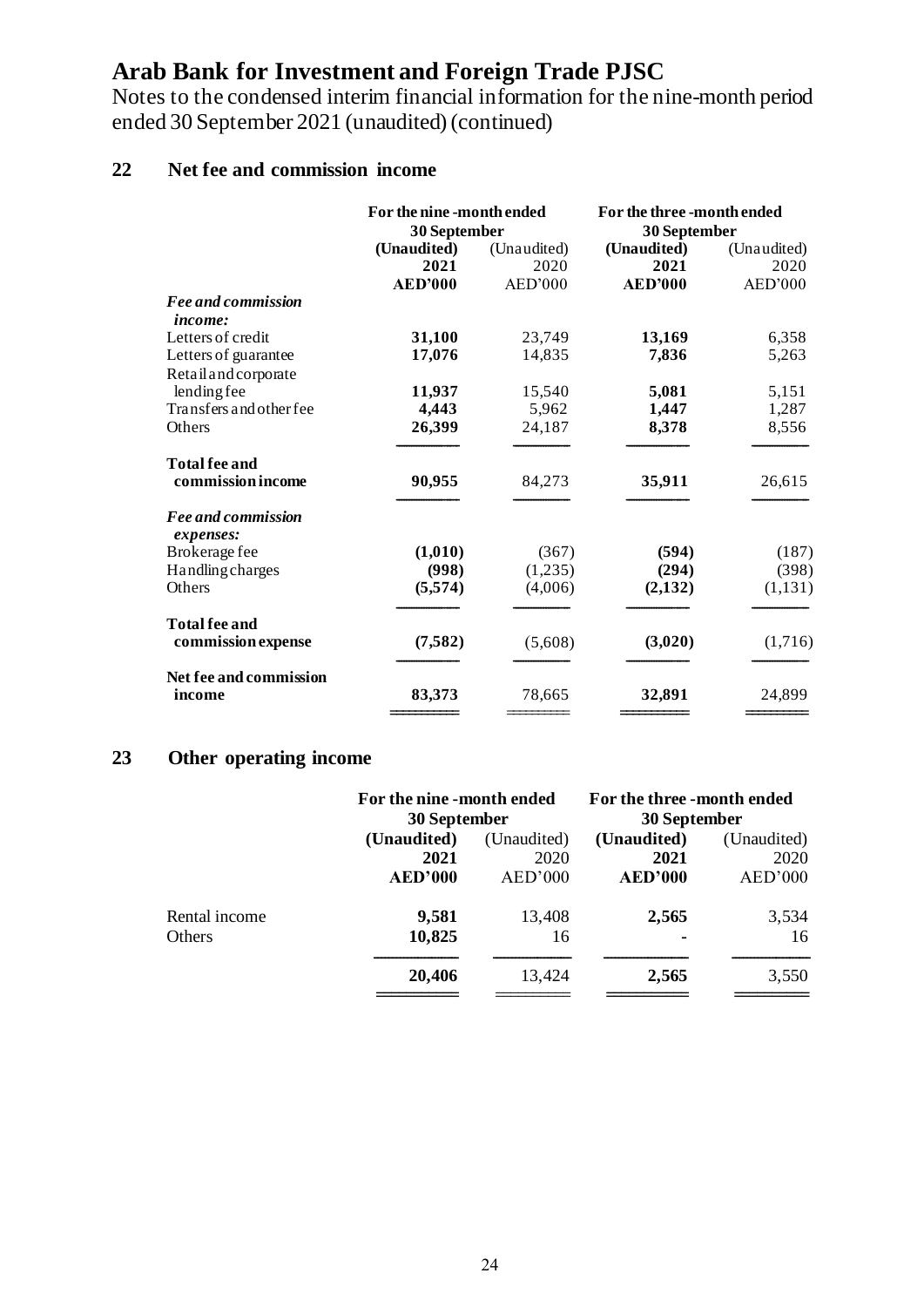Notes to the condensed interim financial information for the nine-month period ended 30 September 2021 (unaudited) (continued)

| 24 |  | General, administrative and other operating expenses |  |  |  |
|----|--|------------------------------------------------------|--|--|--|
|----|--|------------------------------------------------------|--|--|--|

| For the nine -month ended |             |                |                                            |
|---------------------------|-------------|----------------|--------------------------------------------|
| (Unaudited)               | (Unaudited) | (Unaudited)    | (Unaudited)                                |
| 2021                      | 2020        | 2021           | 2020                                       |
| <b>AED'000</b>            | AED'000     | <b>AED'000</b> | AED'000                                    |
| 115,568                   | 133,615     | 37,349         | 42,937                                     |
| 25,195                    | 24,830      | 8,386          | 8,459                                      |
| 11,354                    | 10,853      | 3,923          | 3,480                                      |
| 36,508                    | 32,517      | 11,873         | 12,408                                     |
| 188,625                   | 201,815     | 61,531         | 67,284                                     |
|                           |             | 30 September   | For the three -month ended<br>30 September |

### **25 Net impairment charge on financial assets**

|                             | For the nine -month ended<br>30 September |             | For the three-month ended<br>30 September |             |
|-----------------------------|-------------------------------------------|-------------|-------------------------------------------|-------------|
|                             | (Unaudited)                               | (Unaudited) | (Unaudited)                               | (Unaudited) |
|                             | 2021                                      | 2020        | 2021                                      | 2020        |
|                             | <b>AED'000</b>                            | AED'000     | <b>AED'000</b>                            | AED'000     |
| Net impairment on           |                                           |             |                                           |             |
| loans and advances          | 306,789                                   | 259,897     | 119,907                                   | 99,861      |
| Net impairment on           |                                           |             |                                           |             |
| unfunded exposures          | (18, 752)                                 |             | 16,926                                    |             |
| Net impairment on due       |                                           |             |                                           |             |
| from banks                  | (3,505)                                   | 2,879       | (2,692)                                   | 1,546       |
| Net impairment on           |                                           |             |                                           |             |
| central bank balances       | (633)                                     | 857         | (127)                                     | 857         |
| Net impairment on           |                                           |             |                                           |             |
| investment securities       | 4,131                                     | 9,973       | 2,401                                     | 7,023       |
| Write-off of impaired       |                                           |             |                                           |             |
| financial assets            | 3,838                                     | 1,129       | 3,272                                     | 537         |
| Recovery of loan loss       |                                           |             |                                           |             |
| provisions                  |                                           | (16, 732)   |                                           | (16, 732)   |
| Recovery of loans           |                                           |             |                                           |             |
| previously written -<br>off |                                           |             |                                           |             |
|                             | (12, 578)                                 | (8,516)     | (1,707)                                   | (3,241)     |
|                             | 279,290                                   | 249,487     | 137,980                                   | 89,851      |
|                             |                                           |             |                                           |             |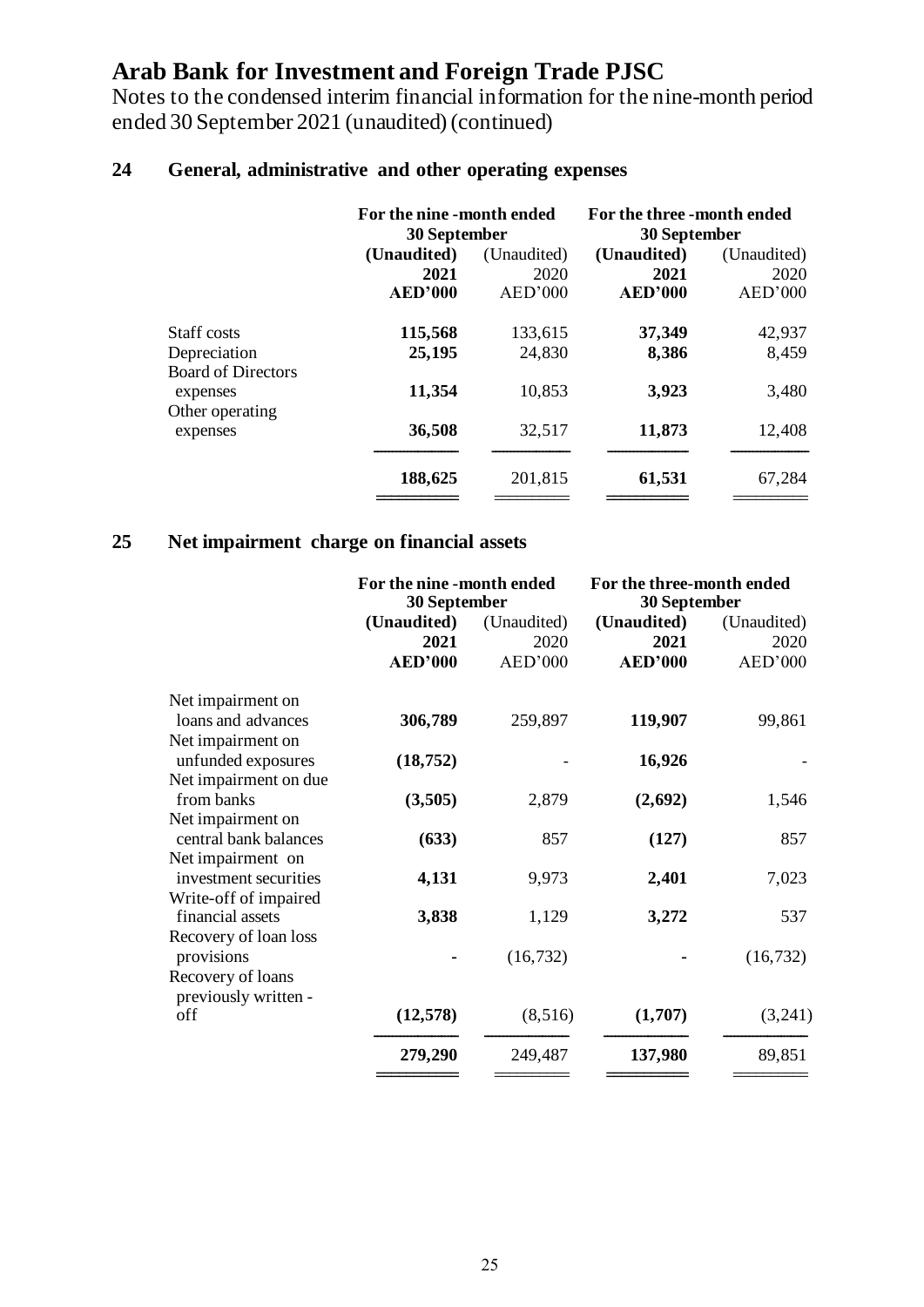Notes to the condensed interim financial information for the nine-month period ended 30 September 2021 (unaudited) (continued)

#### **26 Commitments and contingent liabilities**

The Bank, in the ordinary course of business, enters into various types of transactions that involve undertaking certain commitments such as letters of credit, guarantees and capital commitments.

|                                                                                    | (Unaudited)<br>30 September<br>2021<br><b>AED'000</b> | (Audited)<br>31 December<br>2020<br>AED'000 |
|------------------------------------------------------------------------------------|-------------------------------------------------------|---------------------------------------------|
| Letters of credit<br>Letters of guarantee                                          | 1,901,084<br>3,482,335                                | 1,574,524<br>3,568,676                      |
|                                                                                    | 5,383,419                                             | 5,143,200                                   |
| Un-drawn commitments to extend credit<br>Commitment for future capital expenditure | 4,640,155<br>4,669                                    | 5,022,247<br>5,887                          |
|                                                                                    | 4,644,824                                             | 5,028,134                                   |
| <b>Total commitments and contingencies</b>                                         | 10,028,243                                            | 10,171,334                                  |

#### **27 Related party transactions**

#### **Identity of related parties**

Parties are considered to be related if one party has the ability to control the other party or exercise significant influence over the other party in making financial and operational decisions. Related parties comprise major shareholders, directors and key management personnel of the Bank. The Bank's shareholding pattern is as follows:

|                                      | Shareholding percentage %<br>2021 | 2020  |
|--------------------------------------|-----------------------------------|-------|
| <b>Emirates Investment Authority</b> | 42.28                             | 42.28 |
| Libyan Foreign Bank                  | 42.28                             | 42.28 |
| Banque Exterieure d'Algerie          | 15.44                             | 15.44 |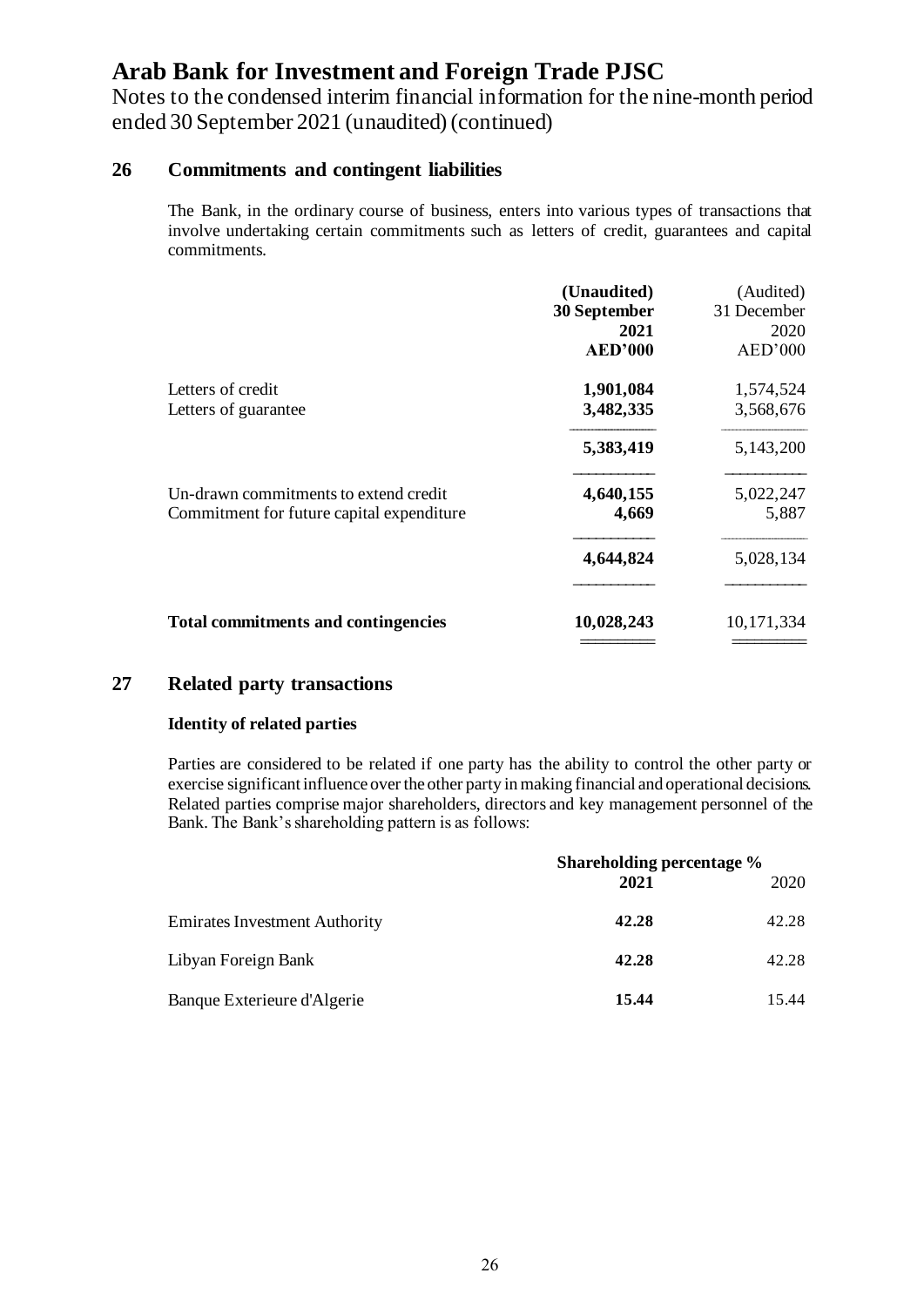Notes to the condensed interim financial information for the nine-month period ended 30 September 2021 (unaudited) (continued)

### **27 Related party transactions** *(continued)*

In the normal course of business, the Bank enters into various transactions with its related parties. Banking transactions are entered into with related parties on terms and conditions approved by either the Bank's management or the Board of Directors. The volume of related party transactions, outstanding balances and related expenses and income for the year were as follows:

| <b>Balances:</b>          |                | Key management personnel |                | <b>Others</b> |  |
|---------------------------|----------------|--------------------------|----------------|---------------|--|
|                           | (Unaudited)    | (Audited)                | (Unaudited)    | (Audited)     |  |
|                           | 30 September   | 31 December              | 30 September   | 31 December   |  |
|                           | 2021           | 2020                     | 2021           | 2020          |  |
|                           | <b>AED'000</b> | <b>AED'000</b>           | <b>AED'000</b> | AED'000       |  |
| <b>Loans and advances</b> | 19,577         | 16,528                   | 169,435        | 180,068       |  |
| Due from banks            | ٠              | ۰                        | 37,318         | 31,381        |  |
| <b>Deposits</b>           | 15,404         | 22,312                   | 853,966        | 2,497,330     |  |
| Due to banks              | $\blacksquare$ | ۰                        | 996,608        | 1,126,447     |  |
| <b>Commitments and</b>    |                |                          |                |               |  |
| contingencies             |                |                          | 1,228,874      | 1,181,369     |  |

| <b>Transactions:</b>     | <b>Key management personnel</b> |              | <b>Others</b>  |              |
|--------------------------|---------------------------------|--------------|----------------|--------------|
|                          | (Unaudited)                     | (Unaudited)  | (Unaudited)    | (Unaudited)  |
|                          | 30 September                    | 30 September | 30 September   | 30 September |
|                          | 2021                            | 2020         | 2021           | 2020         |
|                          | <b>AED'000</b>                  | AED'000      | <b>AED'000</b> | AED'000      |
| Board of Directors'      |                                 |              |                |              |
| expenses                 | 11,354                          | 10,853       |                |              |
| Salaries and benefits    | 10,722                          | 13,252       |                |              |
| Post-employment benefits | 764                             | 1,087        |                |              |
| Interest income          | 330                             | 393          | 4,133          | 3,759        |
| Interest expense         | 58                              | 78           | 8,633          | 29,438       |
| Fee and commission       |                                 |              | 1,883          | 1,247        |
|                          |                                 |              |                |              |